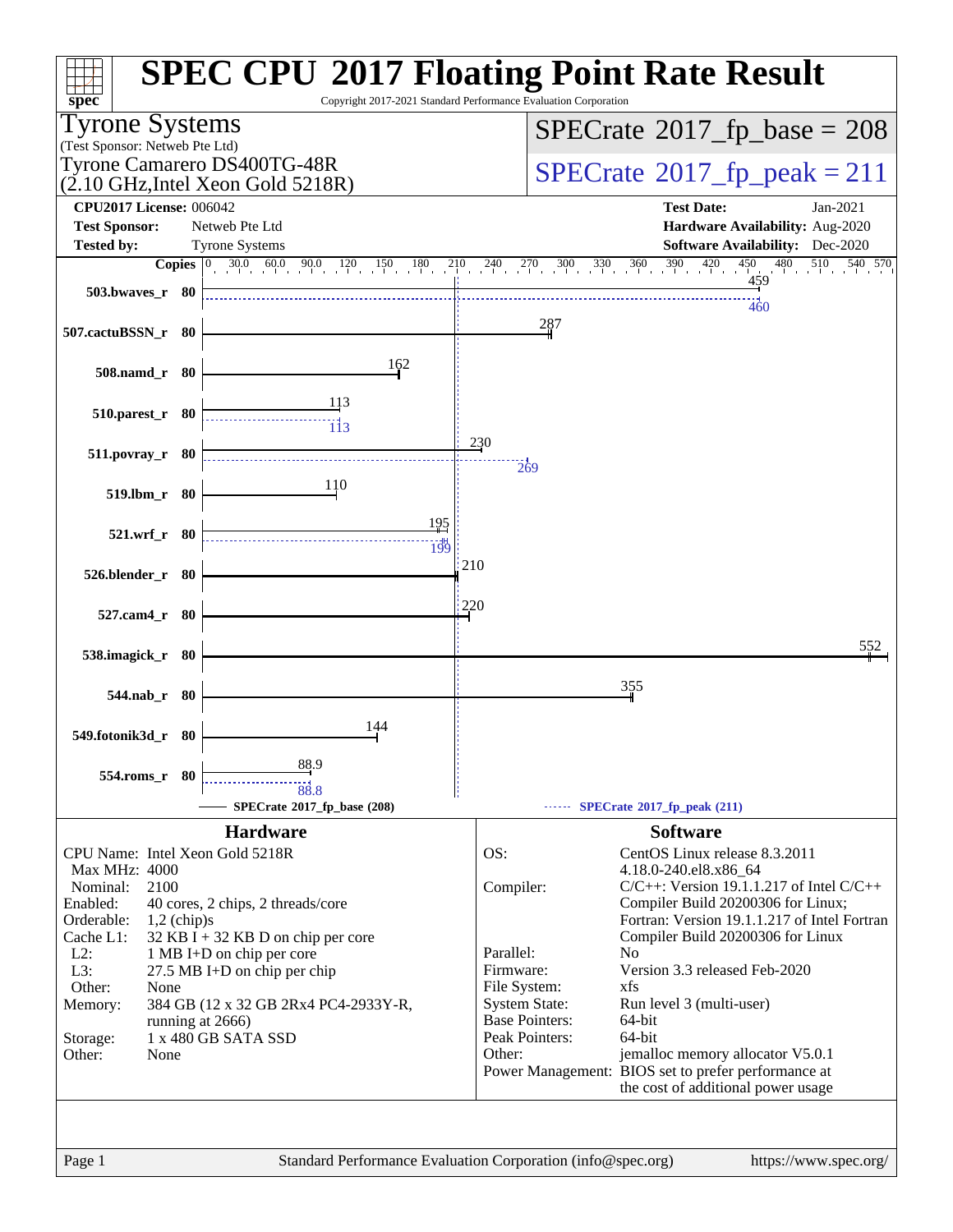Copyright 2017-2021 Standard Performance Evaluation Corporation

### Tyrone Systems

**[spec](http://www.spec.org/)**

(Test Sponsor: Netweb Pte Ltd)

 $(2.10 \text{ GHz}$ . Intel Xeon Gold 5218R)

## $SPECTate$ <sup>®</sup>[2017\\_fp\\_base =](http://www.spec.org/auto/cpu2017/Docs/result-fields.html#SPECrate2017fpbase) 208

### Tyrone Camarero DS400TG-48R<br> $\alpha$  10 GHz Intel Xeon Gold 5218R)  $\text{SPECrate}$  $\text{SPECrate}$  $\text{SPECrate}$ <sup>®</sup>[2017\\_fp\\_peak = 2](http://www.spec.org/auto/cpu2017/Docs/result-fields.html#SPECrate2017fppeak)11

**[CPU2017 License:](http://www.spec.org/auto/cpu2017/Docs/result-fields.html#CPU2017License)** 006042 **[Test Date:](http://www.spec.org/auto/cpu2017/Docs/result-fields.html#TestDate)** Jan-2021 **[Test Sponsor:](http://www.spec.org/auto/cpu2017/Docs/result-fields.html#TestSponsor)** Netweb Pte Ltd **[Hardware Availability:](http://www.spec.org/auto/cpu2017/Docs/result-fields.html#HardwareAvailability)** Aug-2020 **[Tested by:](http://www.spec.org/auto/cpu2017/Docs/result-fields.html#Testedby)** Tyrone Systems **[Software Availability:](http://www.spec.org/auto/cpu2017/Docs/result-fields.html#SoftwareAvailability)** Dec-2020

### **[Results Table](http://www.spec.org/auto/cpu2017/Docs/result-fields.html#ResultsTable)**

|                                        | <b>Base</b>   |                |       |                | <b>Peak</b> |                |       |               |                |              |                |              |                |              |
|----------------------------------------|---------------|----------------|-------|----------------|-------------|----------------|-------|---------------|----------------|--------------|----------------|--------------|----------------|--------------|
| <b>Benchmark</b>                       | <b>Copies</b> | <b>Seconds</b> | Ratio | <b>Seconds</b> | Ratio       | <b>Seconds</b> | Ratio | <b>Copies</b> | <b>Seconds</b> | <b>Ratio</b> | <b>Seconds</b> | <b>Ratio</b> | <b>Seconds</b> | <b>Ratio</b> |
| 503.bwaves_r                           | 80            | 1745           | 460   | 1748           | 459         | 1747           | 459   | 80            | 1746           | 459          | 1745           | 460          | 1745           | 460          |
| 507.cactuBSSN r                        | 80            | 352            | 288   | 355            | 286         | 352            | 287   | 80            | 352            | 288          | 355            | 286          | 352            | 287          |
| $508$ .namd $r$                        | 80            | 468            | 162   | 472            | 161         | 469            | 162   | 80            | 468            | 162          | 472            | 161          | 469            | 162          |
| $510.parest_r$                         | 80            | 1852           | 113   | 1850           | 113         | 1856           | 113   | 80            | 1853           | 113          | 1854           | 113          | 1856           | 113          |
| 511.povray_r                           | 80            | 814            | 230   | 810            | 230         | 814            | 229   | 80            | 695            | 269          | 695            | 269          | 698            | 268          |
| 519.lbm r                              | 80            | 766            | 110   | 766            | <b>110</b>  | 766            | 110   | 80            | 766            | 110          | 766            | <b>110</b>   | 766            | 110          |
| $521$ .wrf r                           | 80            | 888            | 202   | 925            | 194         | 918            | 195   | 80            | 899            | 199          | 905            | 198          | 888            | 202          |
| 526.blender r                          | 80            | 584            | 209   | 579            | 211         | 580            | 210   | 80            | 584            | 209          | 579            | 211          | 580            | <b>210</b>   |
| 527.cam4 r                             | 80            | 637            | 220   | 635            | 220         | 635            | 220   | 80            | 637            | 220          | 635            | 220          | 635            | 220          |
| 538.imagick_r                          | 80            | 352            | 565   | 361            | 552         | 362            | 550   | 80            | 352            | 565          | <b>361</b>     | 552          | 362            | 550          |
| $544$ .nab r                           | 80            | 381            | 353   | 380            | 355         | 379            | 355   | 80            | 381            | 353          | 380            | 355          | 379            | 355          |
| 549.fotonik3d r                        | 80            | 2172           | 144   | 2164           | 144         | 2168           | 144   | 80            | 2172           | 144          | 2164           | 144          | 2168           | 144          |
| $554$ .roms r                          | 80            | 1429           | 88.9  | 1432           | 88.7        | 1429           | 88.9  | 80            | 1432           | 88.8         | 1431           | 88.8         | 1430           | 88.9         |
| $SPECrate$ <sup>®</sup> 2017_fp_base = |               |                | 208   |                |             |                |       |               |                |              |                |              |                |              |

**[SPECrate](http://www.spec.org/auto/cpu2017/Docs/result-fields.html#SPECrate2017fppeak)[2017\\_fp\\_peak =](http://www.spec.org/auto/cpu2017/Docs/result-fields.html#SPECrate2017fppeak) 211**

Results appear in the [order in which they were run.](http://www.spec.org/auto/cpu2017/Docs/result-fields.html#RunOrder) Bold underlined text [indicates a median measurement.](http://www.spec.org/auto/cpu2017/Docs/result-fields.html#Median)

### **[Compiler Notes](http://www.spec.org/auto/cpu2017/Docs/result-fields.html#CompilerNotes)**

The inconsistent Compiler version information under Compiler Version section is due to a discrepancy in Intel Compiler. The correct version of C/C++ compiler is: Version 19.1.1.217 Build 20200306 Compiler for Linux The correct version of Fortran compiler is: Version 19.1.1.217 Build 20200306 Compiler for Linux

### **[Submit Notes](http://www.spec.org/auto/cpu2017/Docs/result-fields.html#SubmitNotes)**

 The numactl mechanism was used to bind copies to processors. The config file option 'submit' was used to generate numactl commands to bind each copy to a specific processor. For details, please see the config file.

### **[Operating System Notes](http://www.spec.org/auto/cpu2017/Docs/result-fields.html#OperatingSystemNotes)**

Stack size set to unlimited using "ulimit -s unlimited"

### **[Environment Variables Notes](http://www.spec.org/auto/cpu2017/Docs/result-fields.html#EnvironmentVariablesNotes)**

Environment variables set by runcpu before the start of the run: LD\_LIBRARY\_PATH = "/home/cpu2017/lib/intel64:/home/cpu2017/je5.0.1-64" MALLOC\_CONF = "retain:true"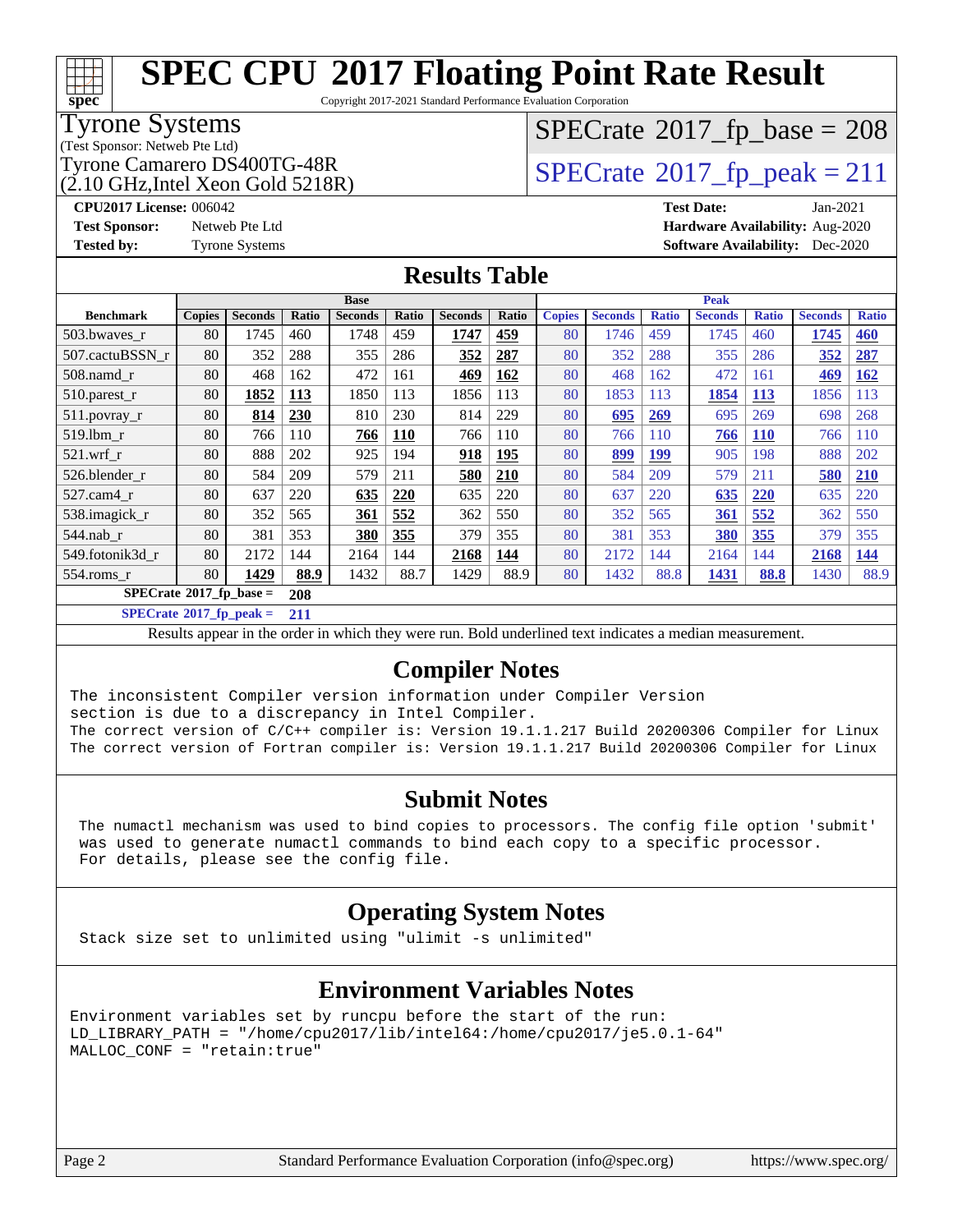# **[spec](http://www.spec.org/)**

# **[SPEC CPU](http://www.spec.org/auto/cpu2017/Docs/result-fields.html#SPECCPU2017FloatingPointRateResult)[2017 Floating Point Rate Result](http://www.spec.org/auto/cpu2017/Docs/result-fields.html#SPECCPU2017FloatingPointRateResult)**

Copyright 2017-2021 Standard Performance Evaluation Corporation

#### Tyrone Systems

(Test Sponsor: Netweb Pte Ltd)

(2.10 GHz,Intel Xeon Gold 5218R)

 $SPECTate$ <sup>®</sup>[2017\\_fp\\_base =](http://www.spec.org/auto/cpu2017/Docs/result-fields.html#SPECrate2017fpbase) 208

Tyrone Camarero DS400TG-48R<br> $\alpha$  10 GHz Intel Xeon Gold 5218R)  $\text{SPECrate}$  $\text{SPECrate}$  $\text{SPECrate}$ <sup>®</sup>[2017\\_fp\\_peak = 2](http://www.spec.org/auto/cpu2017/Docs/result-fields.html#SPECrate2017fppeak)11

**[Test Sponsor:](http://www.spec.org/auto/cpu2017/Docs/result-fields.html#TestSponsor)** Netweb Pte Ltd **[Hardware Availability:](http://www.spec.org/auto/cpu2017/Docs/result-fields.html#HardwareAvailability)** Aug-2020 **[Tested by:](http://www.spec.org/auto/cpu2017/Docs/result-fields.html#Testedby)** Tyrone Systems **[Software Availability:](http://www.spec.org/auto/cpu2017/Docs/result-fields.html#SoftwareAvailability)** Dec-2020

# **[CPU2017 License:](http://www.spec.org/auto/cpu2017/Docs/result-fields.html#CPU2017License)** 006042 **[Test Date:](http://www.spec.org/auto/cpu2017/Docs/result-fields.html#TestDate)** Jan-2021

### **[General Notes](http://www.spec.org/auto/cpu2017/Docs/result-fields.html#GeneralNotes)**

 Binaries compiled on a system with 2x Intel Cascade Lake CPU + 384 GB RAM memory using Centos 8.2 x86\_64 Transparent Huge Pages enabled by default Prior to runcpu invocation Filesystem page cache synced and cleared with: sync; echo 3> /proc/sys/vm/drop\_caches runcpu command invoked through numactl i.e.: numactl --interleave=all runcpu <etc> NA: The test sponsor attests, as of date of publication, that CVE-2017-5754 (Meltdown) is mitigated in the system as tested and documented. Yes: The test sponsor attests, as of date of publication, that CVE-2017-5753 (Spectre variant 1) is mitigated in the system as tested and documented. Yes: The test sponsor attests, as of date of publication, that CVE-2017-5715 (Spectre variant 2) is mitigated in the system as tested and documented. jemalloc, a general purpose malloc implementation built with the Centos 8.2 x86\_64, and the system compiler gcc 8.3.1 sources available from jemalloc.net or<https://github.com/jemalloc/jemalloc/releases>

### **[Platform Notes](http://www.spec.org/auto/cpu2017/Docs/result-fields.html#PlatformNotes)**

BIOS Settings: Power Technology = Custom Power Performance Tuning = BIOS Controls EPB ENERGY\_PERF\_BIAS\_CFG mode = Maximum Performance SNC = Enable Stale AtoS = Disable IMC Interleaving = 1-way Interleave Patrol Scrub = Disable Sysinfo program /home/cpu2017/bin/sysinfo Rev: r6538 of 2020-09-24 e8664e66d2d7080afeaa89d4b38e2f1c running on localhost.localdomain Sat Jan 30 01:40:53 2021 SUT (System Under Test) info as seen by some common utilities. For more information on this section, see <https://www.spec.org/cpu2017/Docs/config.html#sysinfo> From /proc/cpuinfo model name : Intel(R) Xeon(R) Gold 5218R CPU @ 2.10GHz 2 "physical id"s (chips) 80 "processors" cores, siblings (Caution: counting these is hw and system dependent. The following excerpts from /proc/cpuinfo might not be reliable. Use with caution.) cpu cores : 20 siblings : 40 physical 0: cores 0 1 2 3 4 8 9 10 11 12 16 17 18 19 20 24 25 26 27 28

**(Continued on next page)**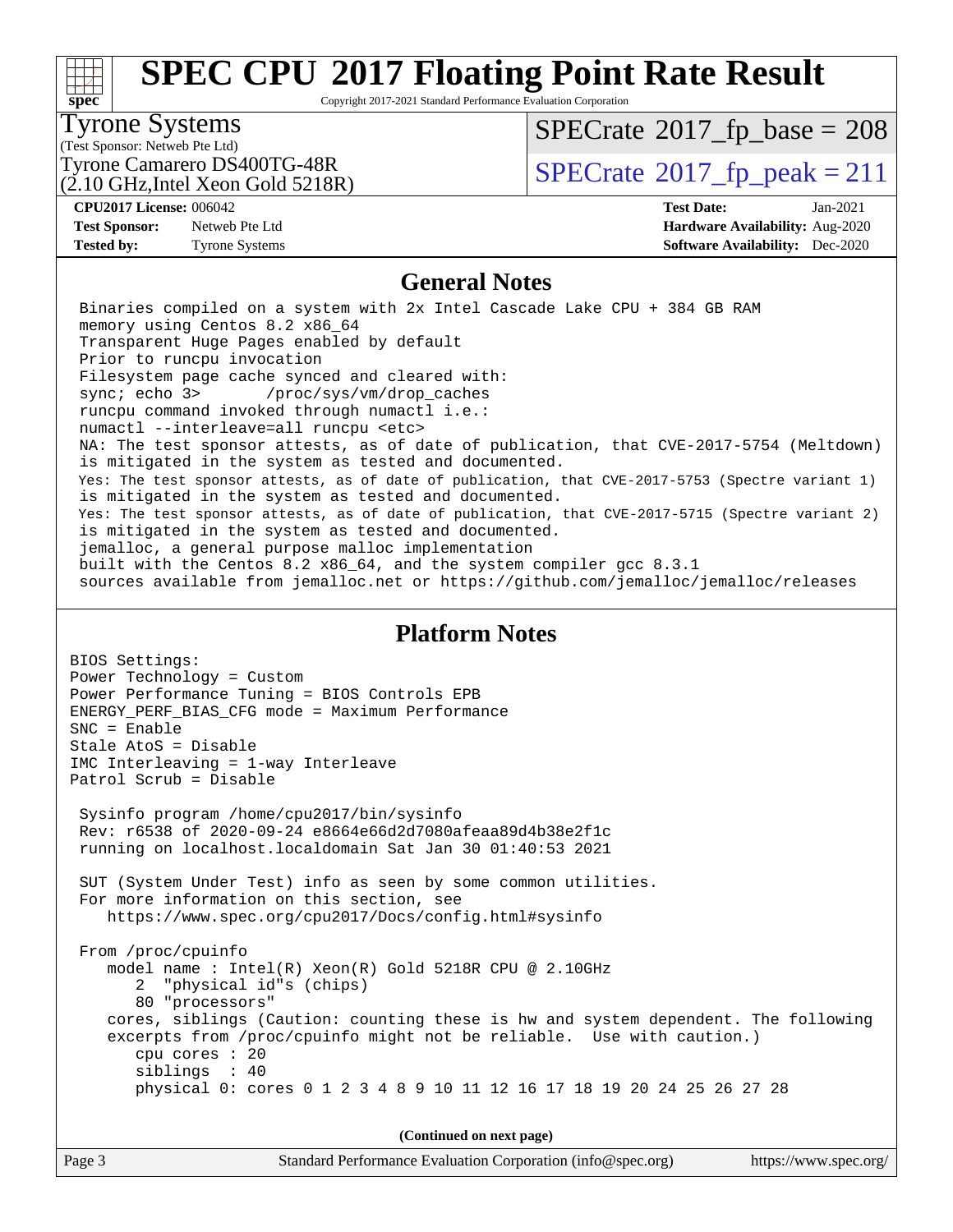Copyright 2017-2021 Standard Performance Evaluation Corporation

Tyrone Systems

**[spec](http://www.spec.org/)**

(Test Sponsor: Netweb Pte Ltd)

(2.10 GHz,Intel Xeon Gold 5218R)

 $SPECTate$ <sup>®</sup>[2017\\_fp\\_base =](http://www.spec.org/auto/cpu2017/Docs/result-fields.html#SPECrate2017fpbase) 208

Tyrone Camarero DS400TG-48R<br> $\alpha$  10 GHz Intel Xeon Gold 5218R)  $\text{SPECrate}$  $\text{SPECrate}$  $\text{SPECrate}$ <sup>®</sup>[2017\\_fp\\_peak = 2](http://www.spec.org/auto/cpu2017/Docs/result-fields.html#SPECrate2017fppeak)11

**[CPU2017 License:](http://www.spec.org/auto/cpu2017/Docs/result-fields.html#CPU2017License)** 006042 **[Test Date:](http://www.spec.org/auto/cpu2017/Docs/result-fields.html#TestDate)** Jan-2021

**[Test Sponsor:](http://www.spec.org/auto/cpu2017/Docs/result-fields.html#TestSponsor)** Netweb Pte Ltd **[Hardware Availability:](http://www.spec.org/auto/cpu2017/Docs/result-fields.html#HardwareAvailability)** Aug-2020 **[Tested by:](http://www.spec.org/auto/cpu2017/Docs/result-fields.html#Testedby)** Tyrone Systems **[Software Availability:](http://www.spec.org/auto/cpu2017/Docs/result-fields.html#SoftwareAvailability)** Dec-2020

#### **[Platform Notes \(Continued\)](http://www.spec.org/auto/cpu2017/Docs/result-fields.html#PlatformNotes)**

physical 1: cores 0 1 2 3 4 8 9 10 11 12 16 17 18 19 20 24 25 26 27 28

From lscpu:

Architecture: x86\_64<br>CPU op-mode(s): 32-bit, 64-bit CPU op-mode $(s):$ Byte Order: Little Endian  $CPU(s):$  80 On-line CPU(s) list: 0-79 Thread(s) per core: 2 Core(s) per socket: 20 Socket(s): 2 NUMA node(s): 4 Vendor ID: GenuineIntel CPU family: 6 Model: 85 Model name: Intel(R) Xeon(R) Gold 5218R CPU @ 2.10GHz Stepping: CPU MHz: 2900.114 CPU max MHz: 4000.0000 CPU min MHz: 800.0000 BogoMIPS: 4200.00 Virtualization: VT-x L1d cache: 32K L1i cache: 32K L2 cache: 1024K L3 cache: 28160K NUMA node0 CPU(s): 0-2,5,6,10-12,15,16,40-42,45,46,50-52,55,56 NUMA node1 CPU(s): 3,4,7-9,13,14,17-19,43,44,47-49,53,54,57-59 NUMA node2 CPU(s): 20-22,25,26,30-32,35,36,60-62,65,66,70-72,75,76 NUMA node3 CPU(s): 23,24,27-29,33,34,37-39,63,64,67-69,73,74,77-79 Flags: fpu vme de pse tsc msr pae mce cx8 apic sep mtrr pge mca cmov pat pse36 clflush dts acpi mmx fxsr sse sse2 ss ht tm pbe syscall nx pdpe1gb rdtscp lm constant\_tsc art arch\_perfmon pebs bts rep\_good nopl xtopology nonstop\_tsc cpuid aperfmperf pni pclmulqdq dtes64 ds\_cpl vmx smx est tm2 ssse3 sdbg fma cx16 xtpr pdcm pcid dca sse4\_1 sse4\_2 x2apic movbe popcnt tsc\_deadline\_timer aes xsave avx f16c rdrand lahf\_lm abm 3dnowprefetch cpuid\_fault epb cat\_l3 cdp\_l3 invpcid\_single intel\_ppin ssbd mba ibrs ibpb stibp ibrs\_enhanced fsgsbase tsc\_adjust bmi1 hle avx2 smep bmi2 erms invpcid cqm mpx rdt\_a avx512f avx512dq rdseed adx smap clflushopt clwb intel\_pt avx512cd avx512bw avx512vl xsaveopt xsavec xgetbv1 xsaves cqm\_llc cqm\_occup\_llc cqm\_mbm\_total cqm\_mbm\_local dtherm ida arat pln pts pku ospke avx512\_vnni md\_clear flush\_l1d arch\_capabilities /proc/cpuinfo cache data

cache size : 28160 KB

 From numactl --hardware WARNING: a numactl 'node' might or might not correspond to a physical chip.

Page 4 Standard Performance Evaluation Corporation [\(info@spec.org\)](mailto:info@spec.org) <https://www.spec.org/> **(Continued on next page)**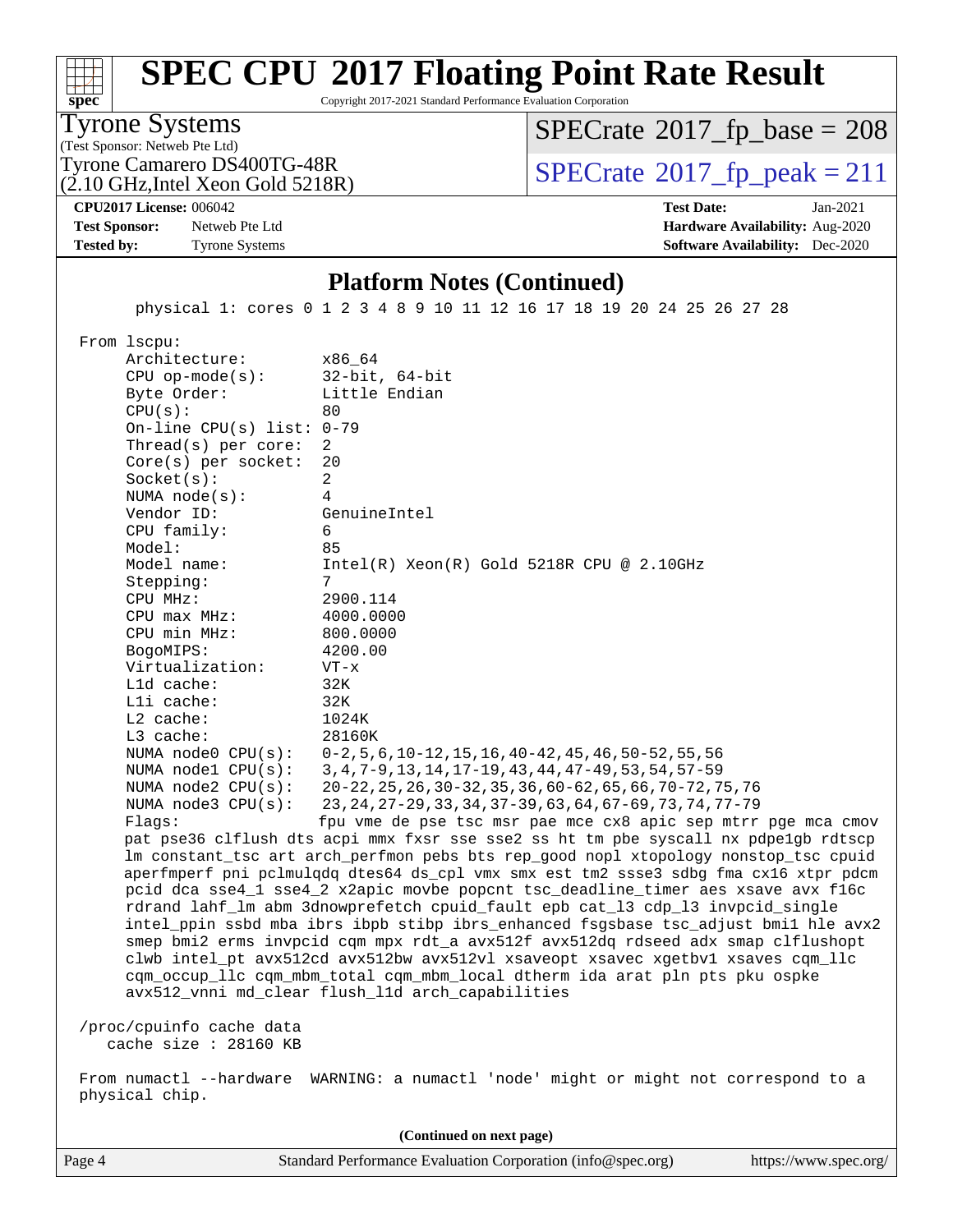# **[spec](http://www.spec.org/)**

## **[SPEC CPU](http://www.spec.org/auto/cpu2017/Docs/result-fields.html#SPECCPU2017FloatingPointRateResult)[2017 Floating Point Rate Result](http://www.spec.org/auto/cpu2017/Docs/result-fields.html#SPECCPU2017FloatingPointRateResult)**

Copyright 2017-2021 Standard Performance Evaluation Corporation

### Tyrone Systems

(Test Sponsor: Netweb Pte Ltd)

(2.10 GHz,Intel Xeon Gold 5218R)

 $SPECTate$ <sup>®</sup>[2017\\_fp\\_base =](http://www.spec.org/auto/cpu2017/Docs/result-fields.html#SPECrate2017fpbase) 208

Tyrone Camarero DS400TG-48R<br> $\alpha$  10 GHz Intel Xeon Gold 5218R)  $\text{SPECrate}$  $\text{SPECrate}$  $\text{SPECrate}$ <sup>®</sup>[2017\\_fp\\_peak = 2](http://www.spec.org/auto/cpu2017/Docs/result-fields.html#SPECrate2017fppeak)11

**[Tested by:](http://www.spec.org/auto/cpu2017/Docs/result-fields.html#Testedby)** Tyrone Systems **[Software Availability:](http://www.spec.org/auto/cpu2017/Docs/result-fields.html#SoftwareAvailability)** Dec-2020

**[CPU2017 License:](http://www.spec.org/auto/cpu2017/Docs/result-fields.html#CPU2017License)** 006042 **[Test Date:](http://www.spec.org/auto/cpu2017/Docs/result-fields.html#TestDate)** Jan-2021 **[Test Sponsor:](http://www.spec.org/auto/cpu2017/Docs/result-fields.html#TestSponsor)** Netweb Pte Ltd **[Hardware Availability:](http://www.spec.org/auto/cpu2017/Docs/result-fields.html#HardwareAvailability)** Aug-2020

#### **[Platform Notes \(Continued\)](http://www.spec.org/auto/cpu2017/Docs/result-fields.html#PlatformNotes)**

 available: 4 nodes (0-3) node 0 cpus: 0 1 2 5 6 10 11 12 15 16 40 41 42 45 46 50 51 52 55 56 node 0 size: 90116 MB node 0 free: 83227 MB node 1 cpus: 3 4 7 8 9 13 14 17 18 19 43 44 47 48 49 53 54 57 58 59 node 1 size: 92387 MB node 1 free: 88505 MB node 2 cpus: 20 21 22 25 26 30 31 32 35 36 60 61 62 65 66 70 71 72 75 76 node 2 size: 91349 MB node 2 free: 88409 MB node 3 cpus: 23 24 27 28 29 33 34 37 38 39 63 64 67 68 69 73 74 77 78 79 node 3 size: 92216 MB node 3 free: 88466 MB node distances: node 0 1 2 3 0: 10 11 21 21 1: 11 10 21 21 2: 21 21 10 11 3: 21 21 11 10 From /proc/meminfo MemTotal: 394852092 kB HugePages\_Total: 0 Hugepagesize: 2048 kB /sbin/tuned-adm active Current active profile: throughput-performance /sys/devices/system/cpu/cpu\*/cpufreq/scaling\_governor has performance From /etc/\*release\* /etc/\*version\* centos-release: CentOS Linux release 8.3.2011 centos-release-upstream: Derived from Red Hat Enterprise Linux 8.3 os-release: NAME="CentOS Linux" VERSION="8" ID="centos" ID\_LIKE="rhel fedora" VERSION\_ID="8" PLATFORM\_ID="platform:el8" PRETTY NAME="CentOS Linux 8" ANSI\_COLOR="0;31" redhat-release: CentOS Linux release 8.3.2011 system-release: CentOS Linux release 8.3.2011 system-release-cpe: cpe:/o:centos:centos:8 **(Continued on next page)**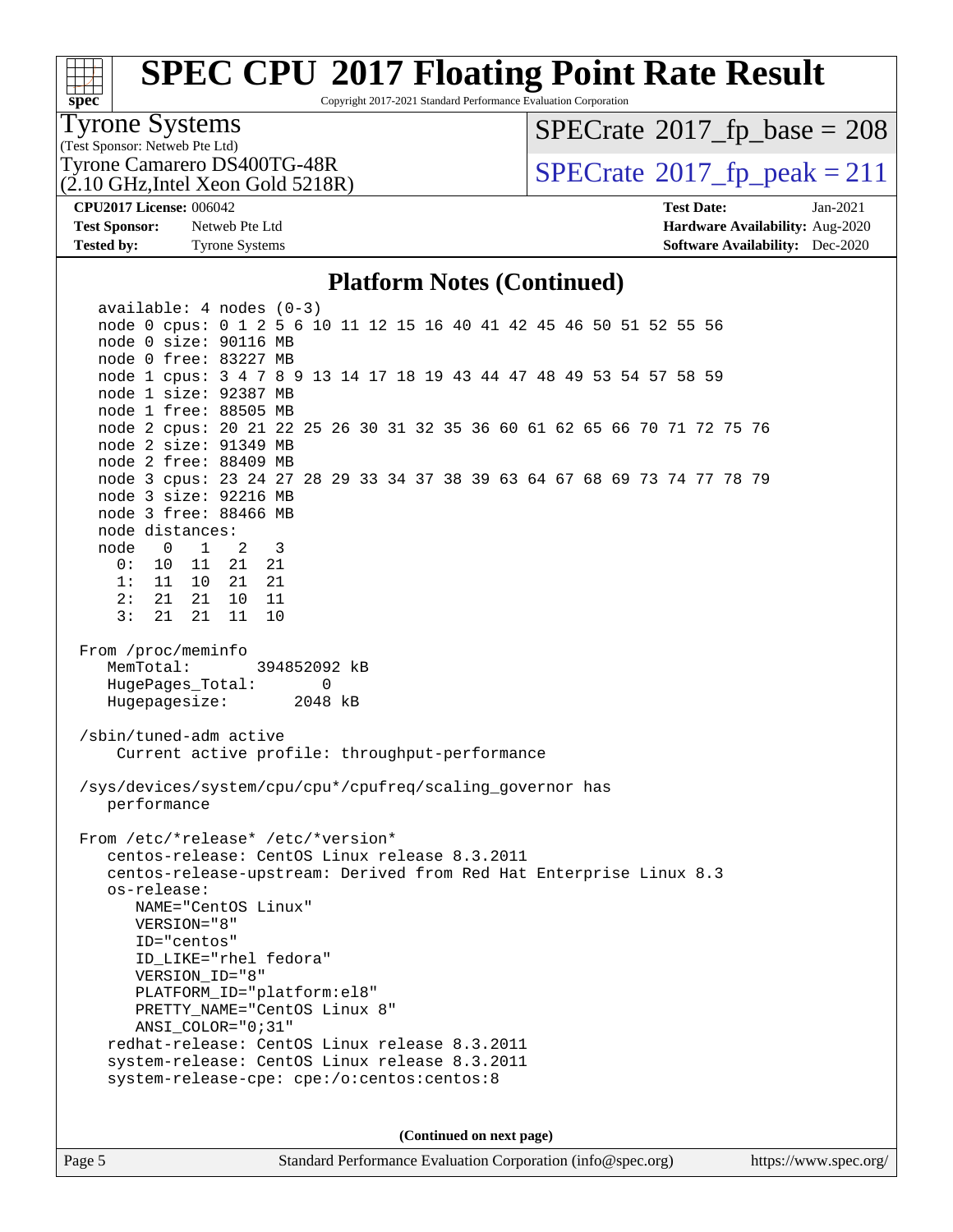Copyright 2017-2021 Standard Performance Evaluation Corporation

#### Tyrone Systems

**[spec](http://www.spec.org/)**

(Test Sponsor: Netweb Pte Ltd) (2.10 GHz,Intel Xeon Gold 5218R)  $SPECTate$ <sup>®</sup>[2017\\_fp\\_base =](http://www.spec.org/auto/cpu2017/Docs/result-fields.html#SPECrate2017fpbase) 208

Tyrone Camarero DS400TG-48R<br> $\alpha$  10 GHz Intel Xeon Gold 5218R)  $\text{SPECrate}$  $\text{SPECrate}$  $\text{SPECrate}$ <sup>®</sup>[2017\\_fp\\_peak = 2](http://www.spec.org/auto/cpu2017/Docs/result-fields.html#SPECrate2017fppeak)11

Bypass disabled via prctl and

barriers and \_\_user pointer

sanitization

**[Test Sponsor:](http://www.spec.org/auto/cpu2017/Docs/result-fields.html#TestSponsor)** Netweb Pte Ltd **[Hardware Availability:](http://www.spec.org/auto/cpu2017/Docs/result-fields.html#HardwareAvailability)** Aug-2020 **[Tested by:](http://www.spec.org/auto/cpu2017/Docs/result-fields.html#Testedby)** Tyrone Systems **[Software Availability:](http://www.spec.org/auto/cpu2017/Docs/result-fields.html#SoftwareAvailability)** Dec-2020

**[CPU2017 License:](http://www.spec.org/auto/cpu2017/Docs/result-fields.html#CPU2017License)** 006042 **[Test Date:](http://www.spec.org/auto/cpu2017/Docs/result-fields.html#TestDate)** Jan-2021

#### **[Platform Notes \(Continued\)](http://www.spec.org/auto/cpu2017/Docs/result-fields.html#PlatformNotes)**

uname -a:

 Linux localhost.localdomain 4.18.0-240.el8.x86\_64 #1 SMP Fri Sep 25 19:48:47 UTC 2020 x86\_64 x86\_64 x86\_64 GNU/Linux

Kernel self-reported vulnerability status:

 CVE-2018-12207 (iTLB Multihit): KVM: Mitigation: Split huge pages CVE-2018-3620 (L1 Terminal Fault): Not affected Microarchitectural Data Sampling: Not affected<br>
CVE-2017-5754 (Meltdown): Not affected  $CVE-2017-5754$  (Meltdown): CVE-2018-3639 (Speculative Store Bypass): Mitigation: Speculative Store

CVE-2017-5753 (Spectre variant 1): Mitigation: usercopy/swapgs

CVE-2017-5715 (Spectre variant 2): Mitigation: Enhanced IBRS, IBPB:

 conditional, RSB filling CVE-2020-0543 (Special Register Buffer Data Sampling): Not affected CVE-2019-11135 (TSX Asynchronous Abort): Mitigation: TSX disabled

run-level 3 Jan 29 16:30

 SPEC is set to: /home/cpu2017 Filesystem Type Size Used Avail Use% Mounted on /dev/mapper/cl-home xfs 372G 74G 299G 20% /home

seccompany and the contract of the contract of the contract of the second seconds of the contract of the contract of the contract of the contract of the contract of the contract of the contract of the contract of the contr

 From /sys/devices/virtual/dmi/id Vendor: Tyrone Systems

 Product: Tyrone Camarero DS400TG-48R Serial: 0123456789

 Additional information from dmidecode follows. WARNING: Use caution when you interpret this section. The 'dmidecode' program reads system data which is "intended to allow hardware to be accurately determined", but the intent may not be met, as there are frequent changes to hardware, firmware, and the "DMTF SMBIOS" standard.

Memory:

4x NO DIMM NO DIMM

12x Samsung M393A4K40CB2-CVF 32 GB 2 rank 2933, configured at 2666

BIOS:

| BIOS Vendor:   |            | American Megatrends Inc. |  |
|----------------|------------|--------------------------|--|
| BIOS Version:  | 3.3        |                          |  |
| BIOS Date:     | 02/21/2020 |                          |  |
| BIOS Revision: | 5.14       |                          |  |

(End of data from sysinfo program)

**(Continued on next page)**

Page 6 Standard Performance Evaluation Corporation [\(info@spec.org\)](mailto:info@spec.org) <https://www.spec.org/>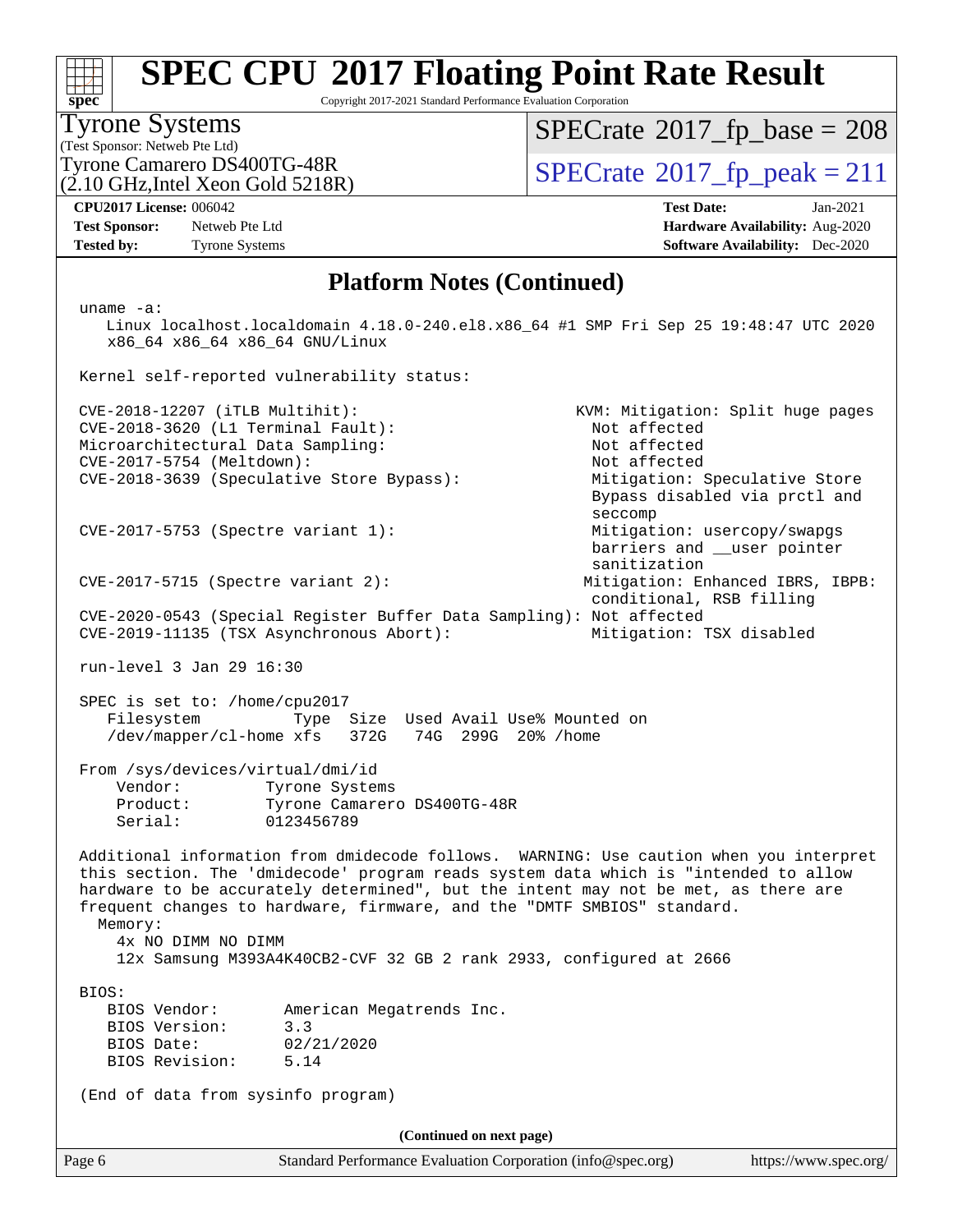

Copyright 2017-2021 Standard Performance Evaluation Corporation

#### Tyrone Systems

(Test Sponsor: Netweb Pte Ltd)

 $SPECrate$ <sup>®</sup>[2017\\_fp\\_base =](http://www.spec.org/auto/cpu2017/Docs/result-fields.html#SPECrate2017fpbase) 208

 $(2.10 \text{ GHz}, \text{Intel} \text{ Xeon} \text{ Gold } 5218 \text{R})$ 

Tyrone Camarero DS400TG-48R<br>(2.10 GHz Intel Xeon Gold 5218R)  $\text{SPECrate}$  $\text{SPECrate}$  $\text{SPECrate}$ <sup>®</sup>[2017\\_fp\\_peak = 2](http://www.spec.org/auto/cpu2017/Docs/result-fields.html#SPECrate2017fppeak)11

**[CPU2017 License:](http://www.spec.org/auto/cpu2017/Docs/result-fields.html#CPU2017License)** 006042 **[Test Date:](http://www.spec.org/auto/cpu2017/Docs/result-fields.html#TestDate)** Jan-2021

**[Test Sponsor:](http://www.spec.org/auto/cpu2017/Docs/result-fields.html#TestSponsor)** Netweb Pte Ltd **[Hardware Availability:](http://www.spec.org/auto/cpu2017/Docs/result-fields.html#HardwareAvailability)** Aug-2020

**[Tested by:](http://www.spec.org/auto/cpu2017/Docs/result-fields.html#Testedby)** Tyrone Systems **[Software Availability:](http://www.spec.org/auto/cpu2017/Docs/result-fields.html#SoftwareAvailability)** Dec-2020

#### **[Platform Notes \(Continued\)](http://www.spec.org/auto/cpu2017/Docs/result-fields.html#PlatformNotes)**

Sysinfo incorrectly parsed dmidecode output. Configured memory speed is 2933.

#### **[Compiler Version Notes](http://www.spec.org/auto/cpu2017/Docs/result-fields.html#CompilerVersionNotes)**

| ==================<br>C                          | 519.1bm_r(base, peak) 538.imagick_r(base, peak)<br>$544.nab_r(base, peak)$                                                                                                                                                                                                                                                                                               |
|--------------------------------------------------|--------------------------------------------------------------------------------------------------------------------------------------------------------------------------------------------------------------------------------------------------------------------------------------------------------------------------------------------------------------------------|
| NextGen Build 20200304                           | Intel(R) C Compiler for applications running on $Intel(R) 64$ , Version 2021.1<br>Copyright (C) 1985-2020 Intel Corporation. All rights reserved.                                                                                                                                                                                                                        |
|                                                  |                                                                                                                                                                                                                                                                                                                                                                          |
| $C++$                                            | 508.namd_r(base, peak) 510.parest_r(base, peak)                                                                                                                                                                                                                                                                                                                          |
| NextGen Build 20200304                           | Intel(R) C++ Compiler for applications running on Intel(R) 64, Version 2021.1<br>Copyright (C) 1985-2020 Intel Corporation. All rights reserved.                                                                                                                                                                                                                         |
|                                                  | $C++$ , C $\vert$ 511.povray_r(base) 526.blender_r(base, peak)                                                                                                                                                                                                                                                                                                           |
| NextGen Build 20200304<br>NextGen Build 20200304 | Intel(R) C++ Compiler for applications running on Intel(R) 64, Version 2021.1<br>Copyright (C) 1985-2020 Intel Corporation. All rights reserved.<br>Intel(R) C Compiler for applications running on $Intel(R) 64$ , Version 2021.1<br>Copyright (C) 1985-2020 Intel Corporation. All rights reserved.                                                                    |
| $C++$ , $C$                                      | $\vert$ 511.povray_r(peak)                                                                                                                                                                                                                                                                                                                                               |
|                                                  | Intel(R) $C++$ Intel(R) 64 Compiler for applications running on Intel(R) 64,<br>Version 19.1.1.217 Build 20200306<br>Copyright (C) 1985-2020 Intel Corporation. All rights reserved.<br>Intel(R) C Intel(R) 64 Compiler for applications running on Intel(R) 64,<br>Version 19.1.1.217 Build 20200306<br>Copyright (C) 1985-2020 Intel Corporation. All rights reserved. |
| $C++$ , $C$                                      | 511.povray_r(base) 526.blender_r(base, peak)                                                                                                                                                                                                                                                                                                                             |
|                                                  | (Continued on next page)                                                                                                                                                                                                                                                                                                                                                 |
| Page 7                                           | Standard Performance Evaluation Corporation (info@spec.org)<br>https://www.spec.org/                                                                                                                                                                                                                                                                                     |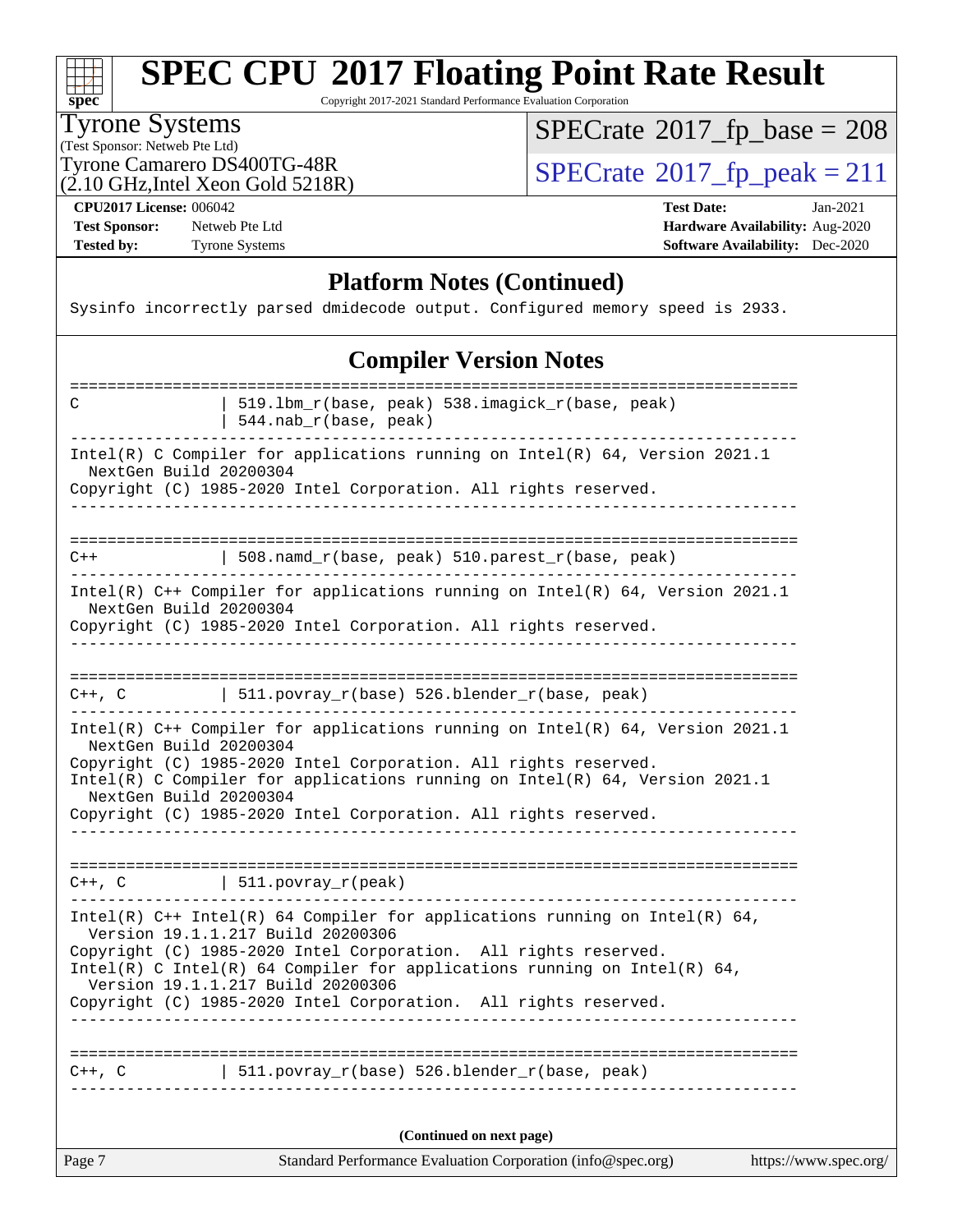

Copyright 2017-2021 Standard Performance Evaluation Corporation

### Tyrone Systems

(Test Sponsor: Netweb Pte Ltd)<br>Tyrone Camarero DS400TG-48R

 $(2.10 \text{ GHz}, \text{Intel} \text{ Xeon} \text{ Gold } 5218\text{R})$ 

 $SPECrate$ <sup>®</sup>[2017\\_fp\\_base =](http://www.spec.org/auto/cpu2017/Docs/result-fields.html#SPECrate2017fpbase) 208

 $SPECTate@2017_fp\_peak = 211$ 

**[CPU2017 License:](http://www.spec.org/auto/cpu2017/Docs/result-fields.html#CPU2017License)** 006042 **[Test Date:](http://www.spec.org/auto/cpu2017/Docs/result-fields.html#TestDate)** Jan-2021

**[Test Sponsor:](http://www.spec.org/auto/cpu2017/Docs/result-fields.html#TestSponsor)** Netweb Pte Ltd **[Hardware Availability:](http://www.spec.org/auto/cpu2017/Docs/result-fields.html#HardwareAvailability)** Aug-2020 **[Tested by:](http://www.spec.org/auto/cpu2017/Docs/result-fields.html#Testedby)** Tyrone Systems **[Software Availability:](http://www.spec.org/auto/cpu2017/Docs/result-fields.html#SoftwareAvailability)** Dec-2020

### **[Compiler Version Notes \(Continued\)](http://www.spec.org/auto/cpu2017/Docs/result-fields.html#CompilerVersionNotes)**

| Page 8                                           | Standard Performance Evaluation Corporation (info@spec.org)                                                                                                                                                                                                                                                                                                                                                                                                                                       | https://www.spec.org/ |
|--------------------------------------------------|---------------------------------------------------------------------------------------------------------------------------------------------------------------------------------------------------------------------------------------------------------------------------------------------------------------------------------------------------------------------------------------------------------------------------------------------------------------------------------------------------|-----------------------|
|                                                  | (Continued on next page)                                                                                                                                                                                                                                                                                                                                                                                                                                                                          |                       |
|                                                  | $Intel(R)$ Fortran Intel(R) 64 Compiler for applications running on Intel(R)<br>64, Version 19.1.1.217 Build 20200306                                                                                                                                                                                                                                                                                                                                                                             |                       |
| Fortran, C                                       | $521.wrf_r(base) 527.cam4_r(base, peak)$                                                                                                                                                                                                                                                                                                                                                                                                                                                          |                       |
|                                                  | $Intel(R)$ Fortran Intel(R) 64 Compiler for applications running on Intel(R)<br>64, Version 19.1.1.217 Build 20200306<br>Copyright (C) 1985-2020 Intel Corporation. All rights reserved.                                                                                                                                                                                                                                                                                                          |                       |
| Fortran                                          | 503.bwaves_r(base, peak) 549.fotonik3d_r(base, peak)<br>  554.roms_r(base, peak)                                                                                                                                                                                                                                                                                                                                                                                                                  |                       |
| NextGen Build 20200304<br>NextGen Build 20200304 | Intel(R) C++ Compiler for applications running on Intel(R) 64, Version 2021.1<br>Copyright (C) 1985-2020 Intel Corporation. All rights reserved.<br>Intel(R) C Compiler for applications running on Intel(R) $64$ , Version 2021.1<br>Copyright (C) 1985-2020 Intel Corporation. All rights reserved.<br>$Intel(R)$ Fortran Intel(R) 64 Compiler for applications running on Intel(R)<br>64, Version 19.1.1.217 Build 20200306<br>Copyright (C) 1985-2020 Intel Corporation. All rights reserved. |                       |
|                                                  | $C++$ , C, Fortran   507.cactuBSSN_r(base, peak)                                                                                                                                                                                                                                                                                                                                                                                                                                                  |                       |
|                                                  | Intel(R) $C++$ Intel(R) 64 Compiler for applications running on Intel(R) 64,<br>Version 19.1.1.217 Build 20200306<br>Copyright (C) 1985-2020 Intel Corporation. All rights reserved.<br>Intel(R) C Intel(R) 64 Compiler for applications running on Intel(R) 64,<br>Version 19.1.1.217 Build 20200306<br>Copyright (C) 1985-2020 Intel Corporation. All rights reserved.                                                                                                                          |                       |
| ___________________                              | $C++$ , $C$   511.povray_r(peak)                                                                                                                                                                                                                                                                                                                                                                                                                                                                  |                       |
| NextGen Build 20200304<br>NextGen Build 20200304 | Copyright (C) 1985-2020 Intel Corporation. All rights reserved.<br>Intel(R) C Compiler for applications running on Intel(R) $64$ , Version 2021.1<br>Copyright (C) 1985-2020 Intel Corporation. All rights reserved.                                                                                                                                                                                                                                                                              |                       |
|                                                  | Intel(R) C++ Compiler for applications running on Intel(R) 64, Version 2021.1                                                                                                                                                                                                                                                                                                                                                                                                                     |                       |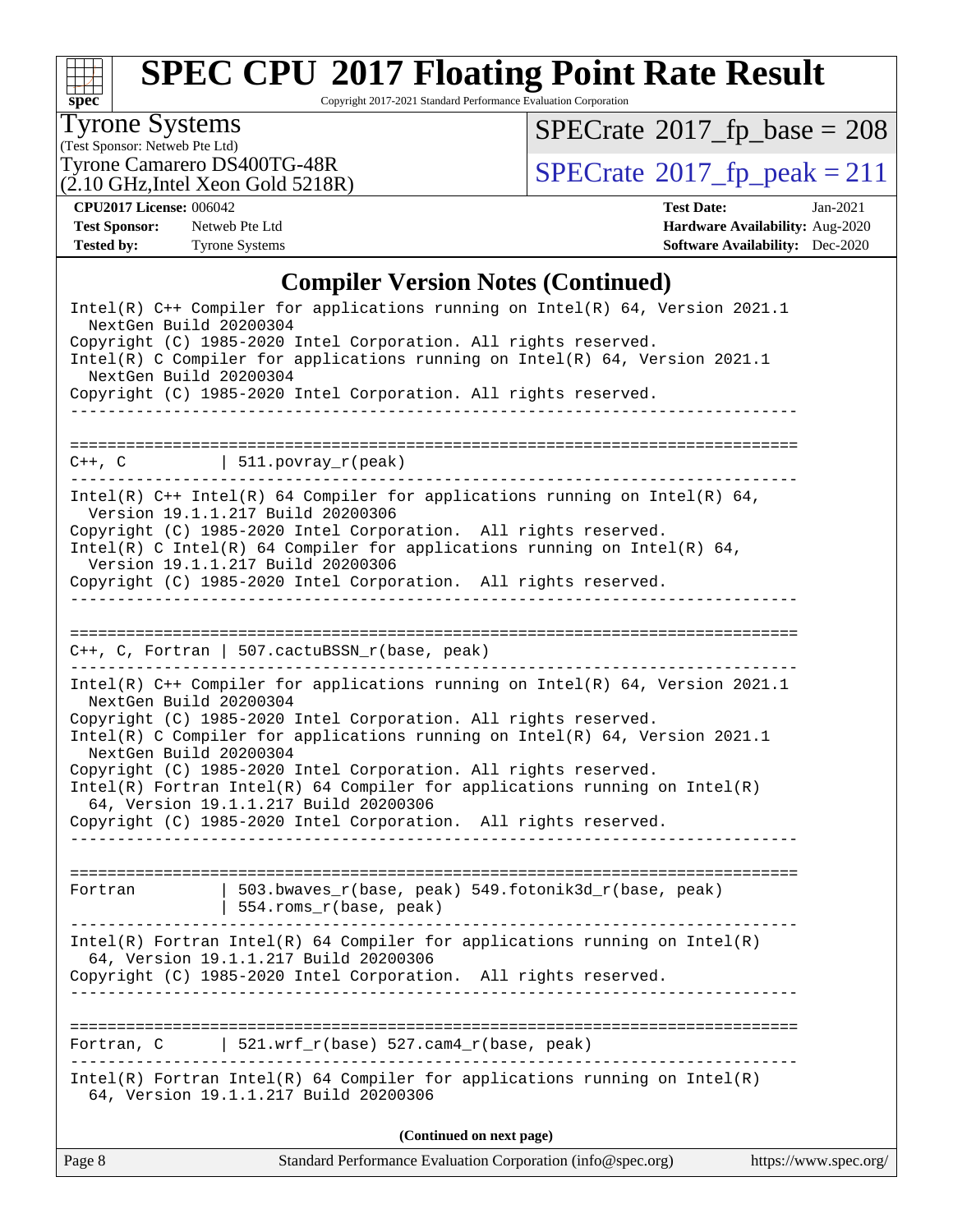

Copyright 2017-2021 Standard Performance Evaluation Corporation

#### Tyrone Systems

(Test Sponsor: Netweb Pte Ltd)  $(2.10 \text{ GHz}, \text{Intel} \text{ Xeon} \text{ Gold } 5218 \text{R})$   $SPECrate$ <sup>®</sup>[2017\\_fp\\_base =](http://www.spec.org/auto/cpu2017/Docs/result-fields.html#SPECrate2017fpbase) 208

Tyrone Camarero DS400TG-48R<br>(2.10 GHz Intel Xeon Gold 5218R)  $\text{SPECrate}$  $\text{SPECrate}$  $\text{SPECrate}$ <sup>®</sup>[2017\\_fp\\_peak = 2](http://www.spec.org/auto/cpu2017/Docs/result-fields.html#SPECrate2017fppeak)11

**[CPU2017 License:](http://www.spec.org/auto/cpu2017/Docs/result-fields.html#CPU2017License)** 006042 **[Test Date:](http://www.spec.org/auto/cpu2017/Docs/result-fields.html#TestDate)** Jan-2021 **[Test Sponsor:](http://www.spec.org/auto/cpu2017/Docs/result-fields.html#TestSponsor)** Netweb Pte Ltd **[Hardware Availability:](http://www.spec.org/auto/cpu2017/Docs/result-fields.html#HardwareAvailability)** Aug-2020 **[Tested by:](http://www.spec.org/auto/cpu2017/Docs/result-fields.html#Testedby)** Tyrone Systems **[Software Availability:](http://www.spec.org/auto/cpu2017/Docs/result-fields.html#SoftwareAvailability)** Dec-2020

#### **[Compiler Version Notes \(Continued\)](http://www.spec.org/auto/cpu2017/Docs/result-fields.html#CompilerVersionNotes)**

| Copyright (C) 1985-2020 Intel Corporation. All rights reserved.<br>Intel(R) C Compiler for applications running on $Intel(R) 64$ , Version 2021.1<br>NextGen Build 20200304<br>Copyright (C) 1985-2020 Intel Corporation. All rights reserved.                                                       |
|------------------------------------------------------------------------------------------------------------------------------------------------------------------------------------------------------------------------------------------------------------------------------------------------------|
| Fortran, $C$   521.wrf_r(peak)                                                                                                                                                                                                                                                                       |
| __________________________________                                                                                                                                                                                                                                                                   |
| $Intel(R)$ Fortran Intel(R) 64 Compiler for applications running on Intel(R)<br>64, Version 19.1.1.217 Build 20200306                                                                                                                                                                                |
| Copyright (C) 1985-2020 Intel Corporation. All rights reserved.<br>Intel(R) C Intel(R) 64 Compiler for applications running on Intel(R) 64,<br>Version 19.1.1.217 Build 20200306                                                                                                                     |
| Copyright (C) 1985-2020 Intel Corporation. All rights reserved.                                                                                                                                                                                                                                      |
| Fortran, $C$   521.wrf_r(base) 527.cam4_r(base, peak)                                                                                                                                                                                                                                                |
| $Intel(R)$ Fortran Intel(R) 64 Compiler for applications running on Intel(R)<br>64, Version 19.1.1.217 Build 20200306<br>Copyright (C) 1985-2020 Intel Corporation. All rights reserved.<br>Intel(R) C Compiler for applications running on $Intel(R) 64$ , Version 2021.1<br>NextGen Build 20200304 |
| Copyright (C) 1985-2020 Intel Corporation. All rights reserved.                                                                                                                                                                                                                                      |
| Fortran, $C$   521.wrf_r(peak)                                                                                                                                                                                                                                                                       |
| $Intel(R)$ Fortran Intel(R) 64 Compiler for applications running on Intel(R)<br>64, Version 19.1.1.217 Build 20200306                                                                                                                                                                                |
| Copyright (C) 1985-2020 Intel Corporation. All rights reserved.<br>Intel(R) C Intel(R) 64 Compiler for applications running on Intel(R) 64,                                                                                                                                                          |
| Version 19.1.1.217 Build 20200306<br>Copyright (C) 1985-2020 Intel Corporation. All rights reserved.                                                                                                                                                                                                 |
|                                                                                                                                                                                                                                                                                                      |
| <b>Base Compiler Invocation</b>                                                                                                                                                                                                                                                                      |
| C benchmarks:<br>icc                                                                                                                                                                                                                                                                                 |

[C++ benchmarks:](http://www.spec.org/auto/cpu2017/Docs/result-fields.html#CXXbenchmarks) [icpc](http://www.spec.org/cpu2017/results/res2021q1/cpu2017-20210201-24872.flags.html#user_CXXbase_intel_icpc_c510b6838c7f56d33e37e94d029a35b4a7bccf4766a728ee175e80a419847e808290a9b78be685c44ab727ea267ec2f070ec5dc83b407c0218cded6866a35d07)

**(Continued on next page)**

Page 9 Standard Performance Evaluation Corporation [\(info@spec.org\)](mailto:info@spec.org) <https://www.spec.org/>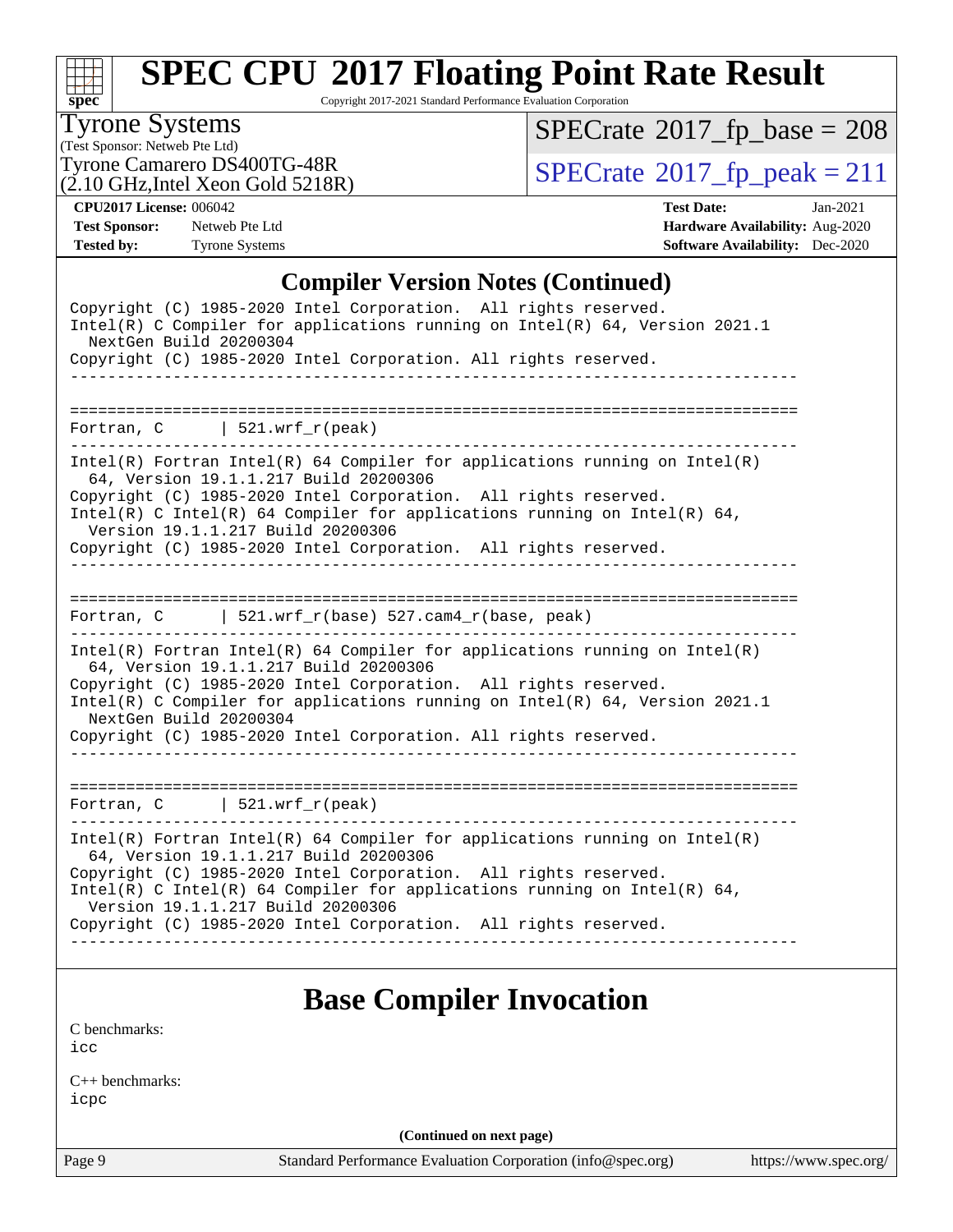

Copyright 2017-2021 Standard Performance Evaluation Corporation

#### Tyrone Systems

(Test Sponsor: Netweb Pte Ltd)

 $SPECTate$ <sup>®</sup>[2017\\_fp\\_base =](http://www.spec.org/auto/cpu2017/Docs/result-fields.html#SPECrate2017fpbase) 208

(2.10 GHz,Intel Xeon Gold 5218R)

Tyrone Camarero DS400TG-48R<br> $\alpha$  10 GHz Intel Xeon Gold 5218R)  $\text{SPECrate}$  $\text{SPECrate}$  $\text{SPECrate}$ <sup>®</sup>[2017\\_fp\\_peak = 2](http://www.spec.org/auto/cpu2017/Docs/result-fields.html#SPECrate2017fppeak)11

**[Tested by:](http://www.spec.org/auto/cpu2017/Docs/result-fields.html#Testedby)** Tyrone Systems **[Software Availability:](http://www.spec.org/auto/cpu2017/Docs/result-fields.html#SoftwareAvailability)** Dec-2020

**[CPU2017 License:](http://www.spec.org/auto/cpu2017/Docs/result-fields.html#CPU2017License)** 006042 **[Test Date:](http://www.spec.org/auto/cpu2017/Docs/result-fields.html#TestDate)** Jan-2021 **[Test Sponsor:](http://www.spec.org/auto/cpu2017/Docs/result-fields.html#TestSponsor)** Netweb Pte Ltd **[Hardware Availability:](http://www.spec.org/auto/cpu2017/Docs/result-fields.html#HardwareAvailability)** Aug-2020

### **[Base Compiler Invocation \(Continued\)](http://www.spec.org/auto/cpu2017/Docs/result-fields.html#BaseCompilerInvocation)**

[Fortran benchmarks](http://www.spec.org/auto/cpu2017/Docs/result-fields.html#Fortranbenchmarks): [ifort](http://www.spec.org/cpu2017/results/res2021q1/cpu2017-20210201-24872.flags.html#user_FCbase_intel_ifort_8111460550e3ca792625aed983ce982f94888b8b503583aa7ba2b8303487b4d8a21a13e7191a45c5fd58ff318f48f9492884d4413fa793fd88dd292cad7027ca)

[Benchmarks using both Fortran and C](http://www.spec.org/auto/cpu2017/Docs/result-fields.html#BenchmarksusingbothFortranandC): [ifort](http://www.spec.org/cpu2017/results/res2021q1/cpu2017-20210201-24872.flags.html#user_CC_FCbase_intel_ifort_8111460550e3ca792625aed983ce982f94888b8b503583aa7ba2b8303487b4d8a21a13e7191a45c5fd58ff318f48f9492884d4413fa793fd88dd292cad7027ca) [icc](http://www.spec.org/cpu2017/results/res2021q1/cpu2017-20210201-24872.flags.html#user_CC_FCbase_intel_icc_66fc1ee009f7361af1fbd72ca7dcefbb700085f36577c54f309893dd4ec40d12360134090235512931783d35fd58c0460139e722d5067c5574d8eaf2b3e37e92)

[Benchmarks using both C and C++](http://www.spec.org/auto/cpu2017/Docs/result-fields.html#BenchmarksusingbothCandCXX): [icpc](http://www.spec.org/cpu2017/results/res2021q1/cpu2017-20210201-24872.flags.html#user_CC_CXXbase_intel_icpc_c510b6838c7f56d33e37e94d029a35b4a7bccf4766a728ee175e80a419847e808290a9b78be685c44ab727ea267ec2f070ec5dc83b407c0218cded6866a35d07) [icc](http://www.spec.org/cpu2017/results/res2021q1/cpu2017-20210201-24872.flags.html#user_CC_CXXbase_intel_icc_66fc1ee009f7361af1fbd72ca7dcefbb700085f36577c54f309893dd4ec40d12360134090235512931783d35fd58c0460139e722d5067c5574d8eaf2b3e37e92)

[Benchmarks using Fortran, C, and C++:](http://www.spec.org/auto/cpu2017/Docs/result-fields.html#BenchmarksusingFortranCandCXX) [icpc](http://www.spec.org/cpu2017/results/res2021q1/cpu2017-20210201-24872.flags.html#user_CC_CXX_FCbase_intel_icpc_c510b6838c7f56d33e37e94d029a35b4a7bccf4766a728ee175e80a419847e808290a9b78be685c44ab727ea267ec2f070ec5dc83b407c0218cded6866a35d07) [icc](http://www.spec.org/cpu2017/results/res2021q1/cpu2017-20210201-24872.flags.html#user_CC_CXX_FCbase_intel_icc_66fc1ee009f7361af1fbd72ca7dcefbb700085f36577c54f309893dd4ec40d12360134090235512931783d35fd58c0460139e722d5067c5574d8eaf2b3e37e92) [ifort](http://www.spec.org/cpu2017/results/res2021q1/cpu2017-20210201-24872.flags.html#user_CC_CXX_FCbase_intel_ifort_8111460550e3ca792625aed983ce982f94888b8b503583aa7ba2b8303487b4d8a21a13e7191a45c5fd58ff318f48f9492884d4413fa793fd88dd292cad7027ca)

### **[Base Portability Flags](http://www.spec.org/auto/cpu2017/Docs/result-fields.html#BasePortabilityFlags)**

 503.bwaves\_r: [-DSPEC\\_LP64](http://www.spec.org/cpu2017/results/res2021q1/cpu2017-20210201-24872.flags.html#suite_basePORTABILITY503_bwaves_r_DSPEC_LP64) 507.cactuBSSN\_r: [-DSPEC\\_LP64](http://www.spec.org/cpu2017/results/res2021q1/cpu2017-20210201-24872.flags.html#suite_basePORTABILITY507_cactuBSSN_r_DSPEC_LP64) 508.namd\_r: [-DSPEC\\_LP64](http://www.spec.org/cpu2017/results/res2021q1/cpu2017-20210201-24872.flags.html#suite_basePORTABILITY508_namd_r_DSPEC_LP64) 510.parest\_r: [-DSPEC\\_LP64](http://www.spec.org/cpu2017/results/res2021q1/cpu2017-20210201-24872.flags.html#suite_basePORTABILITY510_parest_r_DSPEC_LP64) 511.povray\_r: [-DSPEC\\_LP64](http://www.spec.org/cpu2017/results/res2021q1/cpu2017-20210201-24872.flags.html#suite_basePORTABILITY511_povray_r_DSPEC_LP64) 519.lbm\_r: [-DSPEC\\_LP64](http://www.spec.org/cpu2017/results/res2021q1/cpu2017-20210201-24872.flags.html#suite_basePORTABILITY519_lbm_r_DSPEC_LP64) 521.wrf\_r: [-DSPEC\\_LP64](http://www.spec.org/cpu2017/results/res2021q1/cpu2017-20210201-24872.flags.html#suite_basePORTABILITY521_wrf_r_DSPEC_LP64) [-DSPEC\\_CASE\\_FLAG](http://www.spec.org/cpu2017/results/res2021q1/cpu2017-20210201-24872.flags.html#b521.wrf_r_baseCPORTABILITY_DSPEC_CASE_FLAG) [-convert big\\_endian](http://www.spec.org/cpu2017/results/res2021q1/cpu2017-20210201-24872.flags.html#user_baseFPORTABILITY521_wrf_r_convert_big_endian_c3194028bc08c63ac5d04de18c48ce6d347e4e562e8892b8bdbdc0214820426deb8554edfa529a3fb25a586e65a3d812c835984020483e7e73212c4d31a38223) 526.blender\_r: [-DSPEC\\_LP64](http://www.spec.org/cpu2017/results/res2021q1/cpu2017-20210201-24872.flags.html#suite_basePORTABILITY526_blender_r_DSPEC_LP64) [-DSPEC\\_LINUX](http://www.spec.org/cpu2017/results/res2021q1/cpu2017-20210201-24872.flags.html#b526.blender_r_baseCPORTABILITY_DSPEC_LINUX) [-funsigned-char](http://www.spec.org/cpu2017/results/res2021q1/cpu2017-20210201-24872.flags.html#user_baseCPORTABILITY526_blender_r_force_uchar_40c60f00ab013830e2dd6774aeded3ff59883ba5a1fc5fc14077f794d777847726e2a5858cbc7672e36e1b067e7e5c1d9a74f7176df07886a243d7cc18edfe67) 527.cam4\_r: [-DSPEC\\_LP64](http://www.spec.org/cpu2017/results/res2021q1/cpu2017-20210201-24872.flags.html#suite_basePORTABILITY527_cam4_r_DSPEC_LP64) [-DSPEC\\_CASE\\_FLAG](http://www.spec.org/cpu2017/results/res2021q1/cpu2017-20210201-24872.flags.html#b527.cam4_r_baseCPORTABILITY_DSPEC_CASE_FLAG) 538.imagick\_r: [-DSPEC\\_LP64](http://www.spec.org/cpu2017/results/res2021q1/cpu2017-20210201-24872.flags.html#suite_basePORTABILITY538_imagick_r_DSPEC_LP64) 544.nab\_r: [-DSPEC\\_LP64](http://www.spec.org/cpu2017/results/res2021q1/cpu2017-20210201-24872.flags.html#suite_basePORTABILITY544_nab_r_DSPEC_LP64) 549.fotonik3d\_r: [-DSPEC\\_LP64](http://www.spec.org/cpu2017/results/res2021q1/cpu2017-20210201-24872.flags.html#suite_basePORTABILITY549_fotonik3d_r_DSPEC_LP64) 554.roms\_r: [-DSPEC\\_LP64](http://www.spec.org/cpu2017/results/res2021q1/cpu2017-20210201-24872.flags.html#suite_basePORTABILITY554_roms_r_DSPEC_LP64)

### **[Base Optimization Flags](http://www.spec.org/auto/cpu2017/Docs/result-fields.html#BaseOptimizationFlags)**

[C benchmarks](http://www.spec.org/auto/cpu2017/Docs/result-fields.html#Cbenchmarks):

[-m64](http://www.spec.org/cpu2017/results/res2021q1/cpu2017-20210201-24872.flags.html#user_CCbase_m64-icc) [-qnextgen](http://www.spec.org/cpu2017/results/res2021q1/cpu2017-20210201-24872.flags.html#user_CCbase_f-qnextgen) [-std=c11](http://www.spec.org/cpu2017/results/res2021q1/cpu2017-20210201-24872.flags.html#user_CCbase_std-icc-std_0e1c27790398a4642dfca32ffe6c27b5796f9c2d2676156f2e42c9c44eaad0c049b1cdb667a270c34d979996257aeb8fc440bfb01818dbc9357bd9d174cb8524) [-Wl,-plugin-opt=-x86-branches-within-32B-boundaries](http://www.spec.org/cpu2017/results/res2021q1/cpu2017-20210201-24872.flags.html#user_CCbase_f-x86-branches-within-32B-boundaries_0098b4e4317ae60947b7b728078a624952a08ac37a3c797dfb4ffeb399e0c61a9dd0f2f44ce917e9361fb9076ccb15e7824594512dd315205382d84209e912f3) [-Wl,-z,muldefs](http://www.spec.org/cpu2017/results/res2021q1/cpu2017-20210201-24872.flags.html#user_CCbase_link_force_multiple1_b4cbdb97b34bdee9ceefcfe54f4c8ea74255f0b02a4b23e853cdb0e18eb4525ac79b5a88067c842dd0ee6996c24547a27a4b99331201badda8798ef8a743f577) [-fuse-ld=gold](http://www.spec.org/cpu2017/results/res2021q1/cpu2017-20210201-24872.flags.html#user_CCbase_f-fuse-ld_920b3586e2b8c6e0748b9c84fa9b744736ba725a32cab14ad8f3d4ad28eecb2f59d1144823d2e17006539a88734fe1fc08fc3035f7676166309105a78aaabc32) [-xCORE-AVX512](http://www.spec.org/cpu2017/results/res2021q1/cpu2017-20210201-24872.flags.html#user_CCbase_f-xCORE-AVX512) [-Ofast](http://www.spec.org/cpu2017/results/res2021q1/cpu2017-20210201-24872.flags.html#user_CCbase_f-Ofast) [-ffast-math](http://www.spec.org/cpu2017/results/res2021q1/cpu2017-20210201-24872.flags.html#user_CCbase_f-ffast-math) [-flto](http://www.spec.org/cpu2017/results/res2021q1/cpu2017-20210201-24872.flags.html#user_CCbase_f-flto) [-mfpmath=sse](http://www.spec.org/cpu2017/results/res2021q1/cpu2017-20210201-24872.flags.html#user_CCbase_f-mfpmath_70eb8fac26bde974f8ab713bc9086c5621c0b8d2f6c86f38af0bd7062540daf19db5f3a066d8c6684be05d84c9b6322eb3b5be6619d967835195b93d6c02afa1) [-funroll-loops](http://www.spec.org/cpu2017/results/res2021q1/cpu2017-20210201-24872.flags.html#user_CCbase_f-funroll-loops) [-qopt-mem-layout-trans=4](http://www.spec.org/cpu2017/results/res2021q1/cpu2017-20210201-24872.flags.html#user_CCbase_f-qopt-mem-layout-trans_fa39e755916c150a61361b7846f310bcdf6f04e385ef281cadf3647acec3f0ae266d1a1d22d972a7087a248fd4e6ca390a3634700869573d231a252c784941a8) [-L/usr/local/je5.0.1-64/lib](http://www.spec.org/cpu2017/results/res2021q1/cpu2017-20210201-24872.flags.html#user_CCbase_jemalloc_link_path64_4b10a636b7bce113509b17f3bd0d6226c5fb2346b9178c2d0232c14f04ab830f976640479e5c33dc2bcbbdad86ecfb6634cbbd4418746f06f368b512fced5394) [-ljemalloc](http://www.spec.org/cpu2017/results/res2021q1/cpu2017-20210201-24872.flags.html#user_CCbase_jemalloc_link_lib_d1249b907c500fa1c0672f44f562e3d0f79738ae9e3c4a9c376d49f265a04b9c99b167ecedbf6711b3085be911c67ff61f150a17b3472be731631ba4d0471706)

[C++ benchmarks:](http://www.spec.org/auto/cpu2017/Docs/result-fields.html#CXXbenchmarks)

[-m64](http://www.spec.org/cpu2017/results/res2021q1/cpu2017-20210201-24872.flags.html#user_CXXbase_m64-icc) [-qnextgen](http://www.spec.org/cpu2017/results/res2021q1/cpu2017-20210201-24872.flags.html#user_CXXbase_f-qnextgen) [-Wl,-plugin-opt=-x86-branches-within-32B-boundaries](http://www.spec.org/cpu2017/results/res2021q1/cpu2017-20210201-24872.flags.html#user_CXXbase_f-x86-branches-within-32B-boundaries_0098b4e4317ae60947b7b728078a624952a08ac37a3c797dfb4ffeb399e0c61a9dd0f2f44ce917e9361fb9076ccb15e7824594512dd315205382d84209e912f3) [-Wl,-z,muldefs](http://www.spec.org/cpu2017/results/res2021q1/cpu2017-20210201-24872.flags.html#user_CXXbase_link_force_multiple1_b4cbdb97b34bdee9ceefcfe54f4c8ea74255f0b02a4b23e853cdb0e18eb4525ac79b5a88067c842dd0ee6996c24547a27a4b99331201badda8798ef8a743f577) [-fuse-ld=gold](http://www.spec.org/cpu2017/results/res2021q1/cpu2017-20210201-24872.flags.html#user_CXXbase_f-fuse-ld_920b3586e2b8c6e0748b9c84fa9b744736ba725a32cab14ad8f3d4ad28eecb2f59d1144823d2e17006539a88734fe1fc08fc3035f7676166309105a78aaabc32) [-xCORE-AVX512](http://www.spec.org/cpu2017/results/res2021q1/cpu2017-20210201-24872.flags.html#user_CXXbase_f-xCORE-AVX512) [-Ofast](http://www.spec.org/cpu2017/results/res2021q1/cpu2017-20210201-24872.flags.html#user_CXXbase_f-Ofast) [-ffast-math](http://www.spec.org/cpu2017/results/res2021q1/cpu2017-20210201-24872.flags.html#user_CXXbase_f-ffast-math) [-flto](http://www.spec.org/cpu2017/results/res2021q1/cpu2017-20210201-24872.flags.html#user_CXXbase_f-flto)

**(Continued on next page)**

| Page 10 | Standard Performance Evaluation Corporation (info@spec.org) | https://www.spec.org/ |
|---------|-------------------------------------------------------------|-----------------------|
|---------|-------------------------------------------------------------|-----------------------|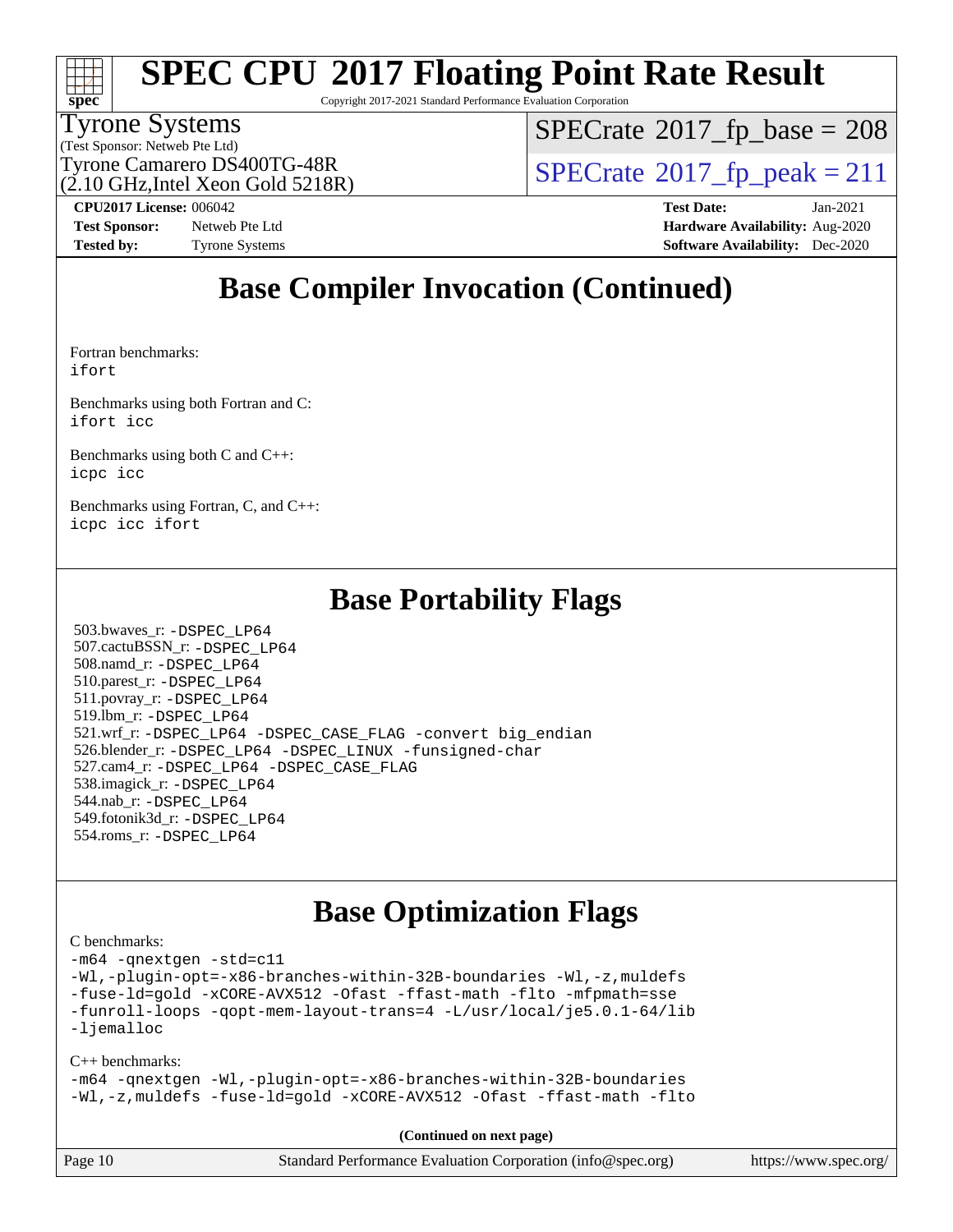

Copyright 2017-2021 Standard Performance Evaluation Corporation

#### Tyrone Systems

(Test Sponsor: Netweb Pte Ltd)

 $SPECTate$ <sup>®</sup>[2017\\_fp\\_base =](http://www.spec.org/auto/cpu2017/Docs/result-fields.html#SPECrate2017fpbase) 208

(2.10 GHz,Intel Xeon Gold 5218R)

Tyrone Camarero DS400TG-48R<br> $\alpha$  10 GHz Intel Xeon Gold 5218R)  $\text{SPECrate}$  $\text{SPECrate}$  $\text{SPECrate}$ <sup>®</sup>[2017\\_fp\\_peak = 2](http://www.spec.org/auto/cpu2017/Docs/result-fields.html#SPECrate2017fppeak)11

**[CPU2017 License:](http://www.spec.org/auto/cpu2017/Docs/result-fields.html#CPU2017License)** 006042 **[Test Date:](http://www.spec.org/auto/cpu2017/Docs/result-fields.html#TestDate)** Jan-2021

| <b>Test Sponsor:</b> | Netweb Pte Ltd        |
|----------------------|-----------------------|
| <b>Tested by:</b>    | <b>Tyrone Systems</b> |

**[Hardware Availability:](http://www.spec.org/auto/cpu2017/Docs/result-fields.html#HardwareAvailability)** Aug-2020 **[Software Availability:](http://www.spec.org/auto/cpu2017/Docs/result-fields.html#SoftwareAvailability)** Dec-2020

### **[Base Optimization Flags \(Continued\)](http://www.spec.org/auto/cpu2017/Docs/result-fields.html#BaseOptimizationFlags)**

[C++ benchmarks](http://www.spec.org/auto/cpu2017/Docs/result-fields.html#CXXbenchmarks) (continued):

```
-mfpmath=sse -funroll-loops -qopt-mem-layout-trans=4
-L/usr/local/je5.0.1-64/lib -ljemalloc
```
[Fortran benchmarks](http://www.spec.org/auto/cpu2017/Docs/result-fields.html#Fortranbenchmarks):

```
-m64 -Wl,-plugin-opt=-x86-branches-within-32B-boundaries -Wl,-z,muldefs
-fuse-ld=gold -xCORE-AVX512 -O3 -ipo -no-prec-div -qopt-prefetch
-ffinite-math-only -qopt-multiple-gather-scatter-by-shuffles
-qopt-mem-layout-trans=4 -nostandard-realloc-lhs -align array32byte
-auto -mbranches-within-32B-boundaries -L/usr/local/je5.0.1-64/lib
-ljemalloc
```
[Benchmarks using both Fortran and C](http://www.spec.org/auto/cpu2017/Docs/result-fields.html#BenchmarksusingbothFortranandC):

```
-m64 -qnextgen -std=c11
-Wl,-plugin-opt=-x86-branches-within-32B-boundaries -Wl,-z,muldefs
-fuse-ld=gold -xCORE-AVX512 -Ofast -ffast-math -flto -mfpmath=sse
-funroll-loops -qopt-mem-layout-trans=4 -O3 -ipo -no-prec-div
-qopt-prefetch -ffinite-math-only
-qopt-multiple-gather-scatter-by-shuffles -nostandard-realloc-lhs
-align array32byte -auto -mbranches-within-32B-boundaries
```
[-L/usr/local/je5.0.1-64/lib](http://www.spec.org/cpu2017/results/res2021q1/cpu2017-20210201-24872.flags.html#user_CC_FCbase_jemalloc_link_path64_4b10a636b7bce113509b17f3bd0d6226c5fb2346b9178c2d0232c14f04ab830f976640479e5c33dc2bcbbdad86ecfb6634cbbd4418746f06f368b512fced5394) [-ljemalloc](http://www.spec.org/cpu2017/results/res2021q1/cpu2017-20210201-24872.flags.html#user_CC_FCbase_jemalloc_link_lib_d1249b907c500fa1c0672f44f562e3d0f79738ae9e3c4a9c376d49f265a04b9c99b167ecedbf6711b3085be911c67ff61f150a17b3472be731631ba4d0471706)

[Benchmarks using both C and C++](http://www.spec.org/auto/cpu2017/Docs/result-fields.html#BenchmarksusingbothCandCXX):

```
-m64 -qnextgen -std=c11
-Wl,-plugin-opt=-x86-branches-within-32B-boundaries -Wl,-z,muldefs
-fuse-ld=gold -xCORE-AVX512 -Ofast -ffast-math -flto -mfpmath=sse
-funroll-loops -qopt-mem-layout-trans=4 -L/usr/local/je5.0.1-64/lib
-ljemalloc
```

```
Benchmarks using Fortran, C, and C++: 
-m64 -qnextgen -std=c11
-Wl,-plugin-opt=-x86-branches-within-32B-boundaries -Wl,-z,muldefs
-fuse-ld=gold -xCORE-AVX512 -Ofast -ffast-math -flto -mfpmath=sse
-funroll-loops -qopt-mem-layout-trans=4 -O3 -ipo -no-prec-div
-qopt-prefetch -ffinite-math-only
-qopt-multiple-gather-scatter-by-shuffles -nostandard-realloc-lhs
-align array32byte -auto -mbranches-within-32B-boundaries
-L/usr/local/je5.0.1-64/lib -ljemalloc
```
### **[Peak Compiler Invocation](http://www.spec.org/auto/cpu2017/Docs/result-fields.html#PeakCompilerInvocation)**

[C benchmarks](http://www.spec.org/auto/cpu2017/Docs/result-fields.html#Cbenchmarks):

[icc](http://www.spec.org/cpu2017/results/res2021q1/cpu2017-20210201-24872.flags.html#user_CCpeak_intel_icc_66fc1ee009f7361af1fbd72ca7dcefbb700085f36577c54f309893dd4ec40d12360134090235512931783d35fd58c0460139e722d5067c5574d8eaf2b3e37e92)

**(Continued on next page)**

Page 11 Standard Performance Evaluation Corporation [\(info@spec.org\)](mailto:info@spec.org) <https://www.spec.org/>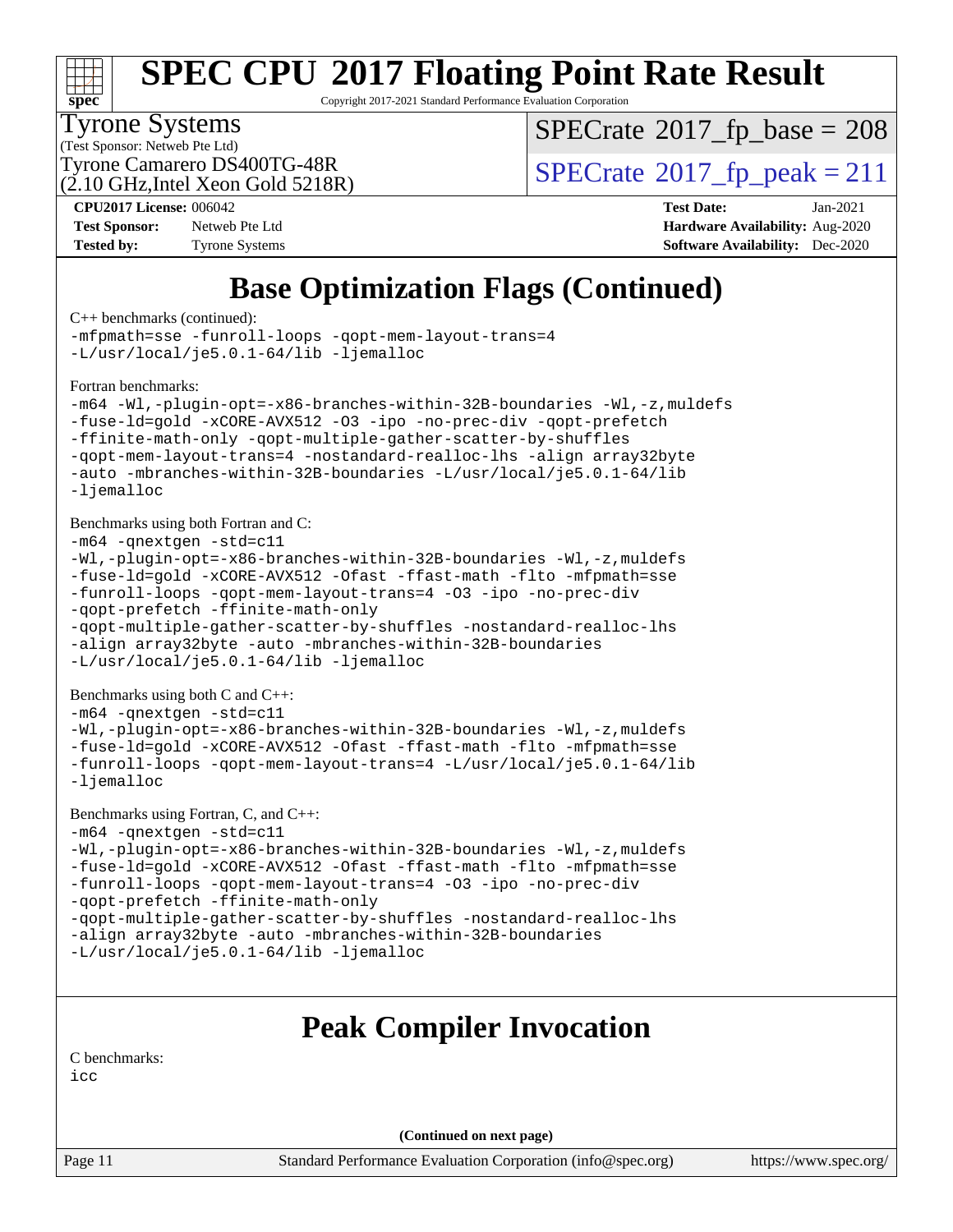

Copyright 2017-2021 Standard Performance Evaluation Corporation

#### Tyrone Systems

(Test Sponsor: Netweb Pte Ltd)

 $SPECTate$ <sup>®</sup>[2017\\_fp\\_base =](http://www.spec.org/auto/cpu2017/Docs/result-fields.html#SPECrate2017fpbase) 208

Tyrone Camarero DS400TG-48R<br> $\alpha$  10 GHz Intel Xeon Gold 5218R)  $\text{SPECrate}$  $\text{SPECrate}$  $\text{SPECrate}$ <sup>®</sup>[2017\\_fp\\_peak = 2](http://www.spec.org/auto/cpu2017/Docs/result-fields.html#SPECrate2017fppeak)11

(2.10 GHz,Intel Xeon Gold 5218R)

**[Test Sponsor:](http://www.spec.org/auto/cpu2017/Docs/result-fields.html#TestSponsor)** Netweb Pte Ltd **[Hardware Availability:](http://www.spec.org/auto/cpu2017/Docs/result-fields.html#HardwareAvailability)** Aug-2020 **[Tested by:](http://www.spec.org/auto/cpu2017/Docs/result-fields.html#Testedby)** Tyrone Systems **[Software Availability:](http://www.spec.org/auto/cpu2017/Docs/result-fields.html#SoftwareAvailability)** Dec-2020

**[CPU2017 License:](http://www.spec.org/auto/cpu2017/Docs/result-fields.html#CPU2017License)** 006042 **[Test Date:](http://www.spec.org/auto/cpu2017/Docs/result-fields.html#TestDate)** Jan-2021

### **[Peak Compiler Invocation \(Continued\)](http://www.spec.org/auto/cpu2017/Docs/result-fields.html#PeakCompilerInvocation)**

[C++ benchmarks:](http://www.spec.org/auto/cpu2017/Docs/result-fields.html#CXXbenchmarks) [icpc](http://www.spec.org/cpu2017/results/res2021q1/cpu2017-20210201-24872.flags.html#user_CXXpeak_intel_icpc_c510b6838c7f56d33e37e94d029a35b4a7bccf4766a728ee175e80a419847e808290a9b78be685c44ab727ea267ec2f070ec5dc83b407c0218cded6866a35d07)

[Fortran benchmarks](http://www.spec.org/auto/cpu2017/Docs/result-fields.html#Fortranbenchmarks): [ifort](http://www.spec.org/cpu2017/results/res2021q1/cpu2017-20210201-24872.flags.html#user_FCpeak_intel_ifort_8111460550e3ca792625aed983ce982f94888b8b503583aa7ba2b8303487b4d8a21a13e7191a45c5fd58ff318f48f9492884d4413fa793fd88dd292cad7027ca)

[Benchmarks using both Fortran and C](http://www.spec.org/auto/cpu2017/Docs/result-fields.html#BenchmarksusingbothFortranandC): [ifort](http://www.spec.org/cpu2017/results/res2021q1/cpu2017-20210201-24872.flags.html#user_CC_FCpeak_intel_ifort_8111460550e3ca792625aed983ce982f94888b8b503583aa7ba2b8303487b4d8a21a13e7191a45c5fd58ff318f48f9492884d4413fa793fd88dd292cad7027ca) [icc](http://www.spec.org/cpu2017/results/res2021q1/cpu2017-20210201-24872.flags.html#user_CC_FCpeak_intel_icc_66fc1ee009f7361af1fbd72ca7dcefbb700085f36577c54f309893dd4ec40d12360134090235512931783d35fd58c0460139e722d5067c5574d8eaf2b3e37e92)

[Benchmarks using both C and C++](http://www.spec.org/auto/cpu2017/Docs/result-fields.html#BenchmarksusingbothCandCXX): [icpc](http://www.spec.org/cpu2017/results/res2021q1/cpu2017-20210201-24872.flags.html#user_CC_CXXpeak_intel_icpc_c510b6838c7f56d33e37e94d029a35b4a7bccf4766a728ee175e80a419847e808290a9b78be685c44ab727ea267ec2f070ec5dc83b407c0218cded6866a35d07) [icc](http://www.spec.org/cpu2017/results/res2021q1/cpu2017-20210201-24872.flags.html#user_CC_CXXpeak_intel_icc_66fc1ee009f7361af1fbd72ca7dcefbb700085f36577c54f309893dd4ec40d12360134090235512931783d35fd58c0460139e722d5067c5574d8eaf2b3e37e92)

[Benchmarks using Fortran, C, and C++:](http://www.spec.org/auto/cpu2017/Docs/result-fields.html#BenchmarksusingFortranCandCXX) [icpc](http://www.spec.org/cpu2017/results/res2021q1/cpu2017-20210201-24872.flags.html#user_CC_CXX_FCpeak_intel_icpc_c510b6838c7f56d33e37e94d029a35b4a7bccf4766a728ee175e80a419847e808290a9b78be685c44ab727ea267ec2f070ec5dc83b407c0218cded6866a35d07) [icc](http://www.spec.org/cpu2017/results/res2021q1/cpu2017-20210201-24872.flags.html#user_CC_CXX_FCpeak_intel_icc_66fc1ee009f7361af1fbd72ca7dcefbb700085f36577c54f309893dd4ec40d12360134090235512931783d35fd58c0460139e722d5067c5574d8eaf2b3e37e92) [ifort](http://www.spec.org/cpu2017/results/res2021q1/cpu2017-20210201-24872.flags.html#user_CC_CXX_FCpeak_intel_ifort_8111460550e3ca792625aed983ce982f94888b8b503583aa7ba2b8303487b4d8a21a13e7191a45c5fd58ff318f48f9492884d4413fa793fd88dd292cad7027ca)

### **[Peak Portability Flags](http://www.spec.org/auto/cpu2017/Docs/result-fields.html#PeakPortabilityFlags)**

Same as Base Portability Flags

### **[Peak Optimization Flags](http://www.spec.org/auto/cpu2017/Docs/result-fields.html#PeakOptimizationFlags)**

[C benchmarks](http://www.spec.org/auto/cpu2017/Docs/result-fields.html#Cbenchmarks):

519.lbm\_r: basepeak = yes

538.imagick\_r: basepeak = yes

 $544$ .nab\_r: basepeak = yes

[C++ benchmarks:](http://www.spec.org/auto/cpu2017/Docs/result-fields.html#CXXbenchmarks)

508.namd\_r: basepeak = yes

 510.parest\_r: [-m64](http://www.spec.org/cpu2017/results/res2021q1/cpu2017-20210201-24872.flags.html#user_peakCXXLD510_parest_r_m64-icc) [-qnextgen](http://www.spec.org/cpu2017/results/res2021q1/cpu2017-20210201-24872.flags.html#user_peakCXXLD510_parest_r_f-qnextgen) [-Wl,-plugin-opt=-x86-branches-within-32B-boundaries](http://www.spec.org/cpu2017/results/res2021q1/cpu2017-20210201-24872.flags.html#user_peakLDFLAGS510_parest_r_f-x86-branches-within-32B-boundaries_0098b4e4317ae60947b7b728078a624952a08ac37a3c797dfb4ffeb399e0c61a9dd0f2f44ce917e9361fb9076ccb15e7824594512dd315205382d84209e912f3) [-Wl,-z,muldefs](http://www.spec.org/cpu2017/results/res2021q1/cpu2017-20210201-24872.flags.html#user_peakEXTRA_LDFLAGS510_parest_r_link_force_multiple1_b4cbdb97b34bdee9ceefcfe54f4c8ea74255f0b02a4b23e853cdb0e18eb4525ac79b5a88067c842dd0ee6996c24547a27a4b99331201badda8798ef8a743f577) [-fuse-ld=gold](http://www.spec.org/cpu2017/results/res2021q1/cpu2017-20210201-24872.flags.html#user_peakEXTRA_LDFLAGS510_parest_r_f-fuse-ld_920b3586e2b8c6e0748b9c84fa9b744736ba725a32cab14ad8f3d4ad28eecb2f59d1144823d2e17006539a88734fe1fc08fc3035f7676166309105a78aaabc32) [-xCORE-AVX512](http://www.spec.org/cpu2017/results/res2021q1/cpu2017-20210201-24872.flags.html#user_peakCXXOPTIMIZE510_parest_r_f-xCORE-AVX512) [-Ofast](http://www.spec.org/cpu2017/results/res2021q1/cpu2017-20210201-24872.flags.html#user_peakCXXOPTIMIZE510_parest_r_f-Ofast) [-ffast-math](http://www.spec.org/cpu2017/results/res2021q1/cpu2017-20210201-24872.flags.html#user_peakCXXOPTIMIZE510_parest_r_f-ffast-math) [-flto](http://www.spec.org/cpu2017/results/res2021q1/cpu2017-20210201-24872.flags.html#user_peakCXXOPTIMIZE510_parest_r_f-flto) [-mfpmath=sse](http://www.spec.org/cpu2017/results/res2021q1/cpu2017-20210201-24872.flags.html#user_peakCXXOPTIMIZE510_parest_r_f-mfpmath_70eb8fac26bde974f8ab713bc9086c5621c0b8d2f6c86f38af0bd7062540daf19db5f3a066d8c6684be05d84c9b6322eb3b5be6619d967835195b93d6c02afa1) [-funroll-loops](http://www.spec.org/cpu2017/results/res2021q1/cpu2017-20210201-24872.flags.html#user_peakCXXOPTIMIZE510_parest_r_f-funroll-loops) [-qopt-mem-layout-trans=4](http://www.spec.org/cpu2017/results/res2021q1/cpu2017-20210201-24872.flags.html#user_peakCXXOPTIMIZE510_parest_r_f-qopt-mem-layout-trans_fa39e755916c150a61361b7846f310bcdf6f04e385ef281cadf3647acec3f0ae266d1a1d22d972a7087a248fd4e6ca390a3634700869573d231a252c784941a8) [-L/usr/local/je5.0.1-64/lib](http://www.spec.org/cpu2017/results/res2021q1/cpu2017-20210201-24872.flags.html#user_peakEXTRA_LIBS510_parest_r_jemalloc_link_path64_4b10a636b7bce113509b17f3bd0d6226c5fb2346b9178c2d0232c14f04ab830f976640479e5c33dc2bcbbdad86ecfb6634cbbd4418746f06f368b512fced5394) [-ljemalloc](http://www.spec.org/cpu2017/results/res2021q1/cpu2017-20210201-24872.flags.html#user_peakEXTRA_LIBS510_parest_r_jemalloc_link_lib_d1249b907c500fa1c0672f44f562e3d0f79738ae9e3c4a9c376d49f265a04b9c99b167ecedbf6711b3085be911c67ff61f150a17b3472be731631ba4d0471706)

[Fortran benchmarks](http://www.spec.org/auto/cpu2017/Docs/result-fields.html#Fortranbenchmarks):

**(Continued on next page)**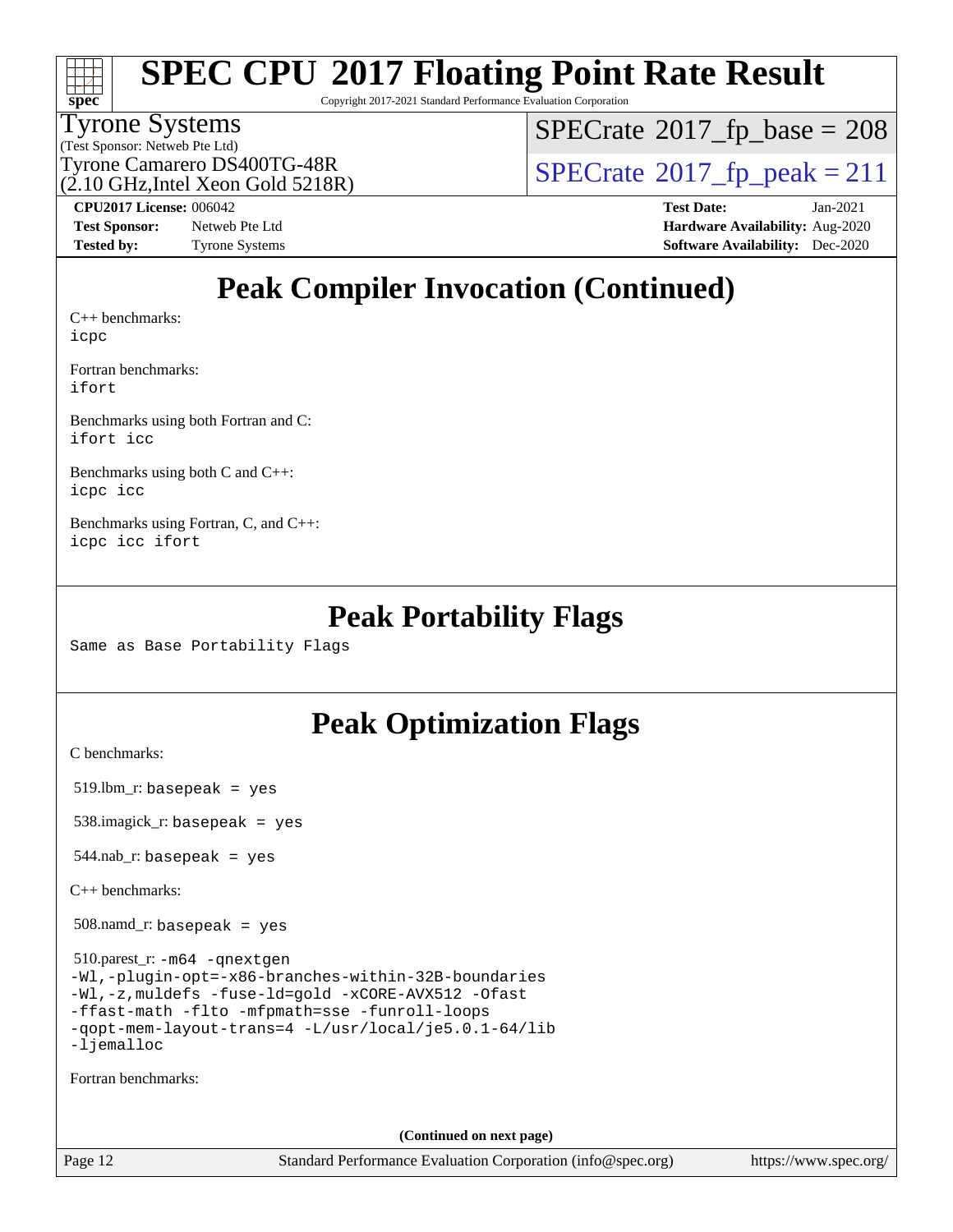

Copyright 2017-2021 Standard Performance Evaluation Corporation

#### Tyrone Systems

(Test Sponsor: Netweb Pte Ltd)

 $SPECTate$ <sup>®</sup>[2017\\_fp\\_base =](http://www.spec.org/auto/cpu2017/Docs/result-fields.html#SPECrate2017fpbase) 208

(2.10 GHz,Intel Xeon Gold 5218R)

Tyrone Camarero DS400TG-48R<br> $\alpha$  10 GHz Intel Xeon Gold 5218R)  $\text{SPECrate}$  $\text{SPECrate}$  $\text{SPECrate}$ <sup>®</sup>[2017\\_fp\\_peak = 2](http://www.spec.org/auto/cpu2017/Docs/result-fields.html#SPECrate2017fppeak)11

**[Test Sponsor:](http://www.spec.org/auto/cpu2017/Docs/result-fields.html#TestSponsor)** Netweb Pte Ltd **[Hardware Availability:](http://www.spec.org/auto/cpu2017/Docs/result-fields.html#HardwareAvailability)** Aug-2020

**[CPU2017 License:](http://www.spec.org/auto/cpu2017/Docs/result-fields.html#CPU2017License)** 006042 **[Test Date:](http://www.spec.org/auto/cpu2017/Docs/result-fields.html#TestDate)** Jan-2021 **[Tested by:](http://www.spec.org/auto/cpu2017/Docs/result-fields.html#Testedby)** Tyrone Systems **[Software Availability:](http://www.spec.org/auto/cpu2017/Docs/result-fields.html#SoftwareAvailability)** Dec-2020

### **[Peak Optimization Flags \(Continued\)](http://www.spec.org/auto/cpu2017/Docs/result-fields.html#PeakOptimizationFlags)**

 503.bwaves\_r: [-m64](http://www.spec.org/cpu2017/results/res2021q1/cpu2017-20210201-24872.flags.html#user_peakFCLD503_bwaves_r_m64-icc) [-Wl,-plugin-opt=-x86-branches-within-32B-boundaries](http://www.spec.org/cpu2017/results/res2021q1/cpu2017-20210201-24872.flags.html#user_peakLDFLAGS503_bwaves_r_f-x86-branches-within-32B-boundaries_0098b4e4317ae60947b7b728078a624952a08ac37a3c797dfb4ffeb399e0c61a9dd0f2f44ce917e9361fb9076ccb15e7824594512dd315205382d84209e912f3) [-Wl,-z,muldefs](http://www.spec.org/cpu2017/results/res2021q1/cpu2017-20210201-24872.flags.html#user_peakEXTRA_LDFLAGS503_bwaves_r_link_force_multiple1_b4cbdb97b34bdee9ceefcfe54f4c8ea74255f0b02a4b23e853cdb0e18eb4525ac79b5a88067c842dd0ee6996c24547a27a4b99331201badda8798ef8a743f577) [-fuse-ld=gold](http://www.spec.org/cpu2017/results/res2021q1/cpu2017-20210201-24872.flags.html#user_peakEXTRA_LDFLAGS503_bwaves_r_f-fuse-ld_920b3586e2b8c6e0748b9c84fa9b744736ba725a32cab14ad8f3d4ad28eecb2f59d1144823d2e17006539a88734fe1fc08fc3035f7676166309105a78aaabc32) [-xCORE-AVX512](http://www.spec.org/cpu2017/results/res2021q1/cpu2017-20210201-24872.flags.html#user_peakFOPTIMIZE503_bwaves_r_f-xCORE-AVX512) [-O3](http://www.spec.org/cpu2017/results/res2021q1/cpu2017-20210201-24872.flags.html#user_peakFOPTIMIZE503_bwaves_r_f-O3) [-ipo](http://www.spec.org/cpu2017/results/res2021q1/cpu2017-20210201-24872.flags.html#user_peakFOPTIMIZE503_bwaves_r_f-ipo) [-no-prec-div](http://www.spec.org/cpu2017/results/res2021q1/cpu2017-20210201-24872.flags.html#user_peakFOPTIMIZE503_bwaves_r_f-no-prec-div) [-qopt-prefetch](http://www.spec.org/cpu2017/results/res2021q1/cpu2017-20210201-24872.flags.html#user_peakFOPTIMIZE503_bwaves_r_f-qopt-prefetch) [-ffinite-math-only](http://www.spec.org/cpu2017/results/res2021q1/cpu2017-20210201-24872.flags.html#user_peakFOPTIMIZE503_bwaves_r_f_finite_math_only_cb91587bd2077682c4b38af759c288ed7c732db004271a9512da14a4f8007909a5f1427ecbf1a0fb78ff2a814402c6114ac565ca162485bbcae155b5e4258871) [-qopt-multiple-gather-scatter-by-shuffles](http://www.spec.org/cpu2017/results/res2021q1/cpu2017-20210201-24872.flags.html#user_peakFOPTIMIZE503_bwaves_r_f-qopt-multiple-gather-scatter-by-shuffles) [-qopt-mem-layout-trans=4](http://www.spec.org/cpu2017/results/res2021q1/cpu2017-20210201-24872.flags.html#user_peakFOPTIMIZE503_bwaves_r_f-qopt-mem-layout-trans_fa39e755916c150a61361b7846f310bcdf6f04e385ef281cadf3647acec3f0ae266d1a1d22d972a7087a248fd4e6ca390a3634700869573d231a252c784941a8) [-nostandard-realloc-lhs](http://www.spec.org/cpu2017/results/res2021q1/cpu2017-20210201-24872.flags.html#user_peakEXTRA_FOPTIMIZE503_bwaves_r_f_2003_std_realloc_82b4557e90729c0f113870c07e44d33d6f5a304b4f63d4c15d2d0f1fab99f5daaed73bdb9275d9ae411527f28b936061aa8b9c8f2d63842963b95c9dd6426b8a) [-align array32byte](http://www.spec.org/cpu2017/results/res2021q1/cpu2017-20210201-24872.flags.html#user_peakEXTRA_FOPTIMIZE503_bwaves_r_align_array32byte_b982fe038af199962ba9a80c053b8342c548c85b40b8e86eb3cc33dee0d7986a4af373ac2d51c3f7cf710a18d62fdce2948f201cd044323541f22fc0fffc51b6) [-auto](http://www.spec.org/cpu2017/results/res2021q1/cpu2017-20210201-24872.flags.html#user_peakEXTRA_FOPTIMIZE503_bwaves_r_f-auto) [-mbranches-within-32B-boundaries](http://www.spec.org/cpu2017/results/res2021q1/cpu2017-20210201-24872.flags.html#user_peakEXTRA_FOPTIMIZE503_bwaves_r_f-mbranches-within-32B-boundaries) [-L/usr/local/je5.0.1-64/lib](http://www.spec.org/cpu2017/results/res2021q1/cpu2017-20210201-24872.flags.html#user_peakEXTRA_LIBS503_bwaves_r_jemalloc_link_path64_4b10a636b7bce113509b17f3bd0d6226c5fb2346b9178c2d0232c14f04ab830f976640479e5c33dc2bcbbdad86ecfb6634cbbd4418746f06f368b512fced5394) [-ljemalloc](http://www.spec.org/cpu2017/results/res2021q1/cpu2017-20210201-24872.flags.html#user_peakEXTRA_LIBS503_bwaves_r_jemalloc_link_lib_d1249b907c500fa1c0672f44f562e3d0f79738ae9e3c4a9c376d49f265a04b9c99b167ecedbf6711b3085be911c67ff61f150a17b3472be731631ba4d0471706)  $549.$ fotonik $3d$ \_r: basepeak = yes 554.roms\_r: Same as 503.bwaves\_r [Benchmarks using both Fortran and C](http://www.spec.org/auto/cpu2017/Docs/result-fields.html#BenchmarksusingbothFortranandC):  $521.wrf_r$ :  $-$ prof $-$ gen(pass 1)  $-$ prof $-$ use(pass 2)  $-x$ CORE $-$ AVX512 [-O3](http://www.spec.org/cpu2017/results/res2021q1/cpu2017-20210201-24872.flags.html#user_peakCOPTIMIZEPASS1_COPTIMIZEPASS1_FOPTIMIZEPASS2_COPTIMIZEPASS2_FOPTIMIZE521_wrf_r_f-O3) [-ipo](http://www.spec.org/cpu2017/results/res2021q1/cpu2017-20210201-24872.flags.html#user_peakCOPTIMIZEPASS1_COPTIMIZEPASS1_FOPTIMIZEPASS2_COPTIMIZEPASS2_FOPTIMIZE521_wrf_r_f-ipo) [-no-prec-div](http://www.spec.org/cpu2017/results/res2021q1/cpu2017-20210201-24872.flags.html#user_peakCOPTIMIZEPASS1_COPTIMIZEPASS1_FOPTIMIZEPASS2_COPTIMIZEPASS2_FOPTIMIZE521_wrf_r_f-no-prec-div) [-qopt-prefetch](http://www.spec.org/cpu2017/results/res2021q1/cpu2017-20210201-24872.flags.html#user_peakCOPTIMIZEPASS1_COPTIMIZEPASS1_FOPTIMIZEPASS2_COPTIMIZEPASS2_FOPTIMIZE521_wrf_r_f-qopt-prefetch) [-ffinite-math-only](http://www.spec.org/cpu2017/results/res2021q1/cpu2017-20210201-24872.flags.html#user_peakCOPTIMIZEPASS1_COPTIMIZEPASS1_FOPTIMIZEPASS2_COPTIMIZEPASS2_FOPTIMIZE521_wrf_r_f_finite_math_only_cb91587bd2077682c4b38af759c288ed7c732db004271a9512da14a4f8007909a5f1427ecbf1a0fb78ff2a814402c6114ac565ca162485bbcae155b5e4258871) [-qopt-multiple-gather-scatter-by-shuffles](http://www.spec.org/cpu2017/results/res2021q1/cpu2017-20210201-24872.flags.html#user_peakCOPTIMIZEPASS1_COPTIMIZEPASS1_FOPTIMIZEPASS2_COPTIMIZEPASS2_FOPTIMIZE521_wrf_r_f-qopt-multiple-gather-scatter-by-shuffles) [-qopt-mem-layout-trans=4](http://www.spec.org/cpu2017/results/res2021q1/cpu2017-20210201-24872.flags.html#user_peakCOPTIMIZEFOPTIMIZEPASS1_COPTIMIZEPASS1_FOPTIMIZEPASS2_COPTIMIZEPASS2_FOPTIMIZE521_wrf_r_f-qopt-mem-layout-trans_fa39e755916c150a61361b7846f310bcdf6f04e385ef281cadf3647acec3f0ae266d1a1d22d972a7087a248fd4e6ca390a3634700869573d231a252c784941a8) [-mbranches-within-32B-boundaries](http://www.spec.org/cpu2017/results/res2021q1/cpu2017-20210201-24872.flags.html#user_peakEXTRA_COPTIMIZEEXTRA_FOPTIMIZE521_wrf_r_f-mbranches-within-32B-boundaries) [-nostandard-realloc-lhs](http://www.spec.org/cpu2017/results/res2021q1/cpu2017-20210201-24872.flags.html#user_peakEXTRA_FOPTIMIZE521_wrf_r_f_2003_std_realloc_82b4557e90729c0f113870c07e44d33d6f5a304b4f63d4c15d2d0f1fab99f5daaed73bdb9275d9ae411527f28b936061aa8b9c8f2d63842963b95c9dd6426b8a) [-align array32byte](http://www.spec.org/cpu2017/results/res2021q1/cpu2017-20210201-24872.flags.html#user_peakEXTRA_FOPTIMIZE521_wrf_r_align_array32byte_b982fe038af199962ba9a80c053b8342c548c85b40b8e86eb3cc33dee0d7986a4af373ac2d51c3f7cf710a18d62fdce2948f201cd044323541f22fc0fffc51b6) [-auto](http://www.spec.org/cpu2017/results/res2021q1/cpu2017-20210201-24872.flags.html#user_peakEXTRA_FOPTIMIZE521_wrf_r_f-auto) [-L/usr/local/je5.0.1-64/lib](http://www.spec.org/cpu2017/results/res2021q1/cpu2017-20210201-24872.flags.html#user_peakEXTRA_LIBS521_wrf_r_jemalloc_link_path64_4b10a636b7bce113509b17f3bd0d6226c5fb2346b9178c2d0232c14f04ab830f976640479e5c33dc2bcbbdad86ecfb6634cbbd4418746f06f368b512fced5394) [-ljemalloc](http://www.spec.org/cpu2017/results/res2021q1/cpu2017-20210201-24872.flags.html#user_peakEXTRA_LIBS521_wrf_r_jemalloc_link_lib_d1249b907c500fa1c0672f44f562e3d0f79738ae9e3c4a9c376d49f265a04b9c99b167ecedbf6711b3085be911c67ff61f150a17b3472be731631ba4d0471706) 527.cam4\_r: basepeak = yes [Benchmarks using both C and C++](http://www.spec.org/auto/cpu2017/Docs/result-fields.html#BenchmarksusingbothCandCXX): 511.povray\_r: [-prof-gen](http://www.spec.org/cpu2017/results/res2021q1/cpu2017-20210201-24872.flags.html#user_peakPASS1_CFLAGSPASS1_CXXFLAGSPASS1_LDFLAGS511_povray_r_prof_gen_5aa4926d6013ddb2a31985c654b3eb18169fc0c6952a63635c234f711e6e63dd76e94ad52365559451ec499a2cdb89e4dc58ba4c67ef54ca681ffbe1461d6b36)(pass 1) [-prof-use](http://www.spec.org/cpu2017/results/res2021q1/cpu2017-20210201-24872.flags.html#user_peakPASS2_CFLAGSPASS2_CXXFLAGSPASS2_LDFLAGS511_povray_r_prof_use_1a21ceae95f36a2b53c25747139a6c16ca95bd9def2a207b4f0849963b97e94f5260e30a0c64f4bb623698870e679ca08317ef8150905d41bd88c6f78df73f19)(pass 2) [-xCORE-AVX512](http://www.spec.org/cpu2017/results/res2021q1/cpu2017-20210201-24872.flags.html#user_peakCOPTIMIZECXXOPTIMIZEPASS2_COPTIMIZEPASS2_CXXOPTIMIZE511_povray_r_f-xCORE-AVX512) [-O3](http://www.spec.org/cpu2017/results/res2021q1/cpu2017-20210201-24872.flags.html#user_peakCOPTIMIZECXXOPTIMIZEPASS1_COPTIMIZEPASS1_CXXOPTIMIZEPASS2_COPTIMIZEPASS2_CXXOPTIMIZE511_povray_r_f-O3) [-ipo](http://www.spec.org/cpu2017/results/res2021q1/cpu2017-20210201-24872.flags.html#user_peakCOPTIMIZECXXOPTIMIZEPASS1_COPTIMIZEPASS1_CXXOPTIMIZEPASS2_COPTIMIZEPASS2_CXXOPTIMIZE511_povray_r_f-ipo) [-no-prec-div](http://www.spec.org/cpu2017/results/res2021q1/cpu2017-20210201-24872.flags.html#user_peakCOPTIMIZECXXOPTIMIZEPASS1_COPTIMIZEPASS1_CXXOPTIMIZEPASS2_COPTIMIZEPASS2_CXXOPTIMIZE511_povray_r_f-no-prec-div) [-qopt-prefetch](http://www.spec.org/cpu2017/results/res2021q1/cpu2017-20210201-24872.flags.html#user_peakCOPTIMIZECXXOPTIMIZEPASS1_COPTIMIZEPASS1_CXXOPTIMIZEPASS2_COPTIMIZEPASS2_CXXOPTIMIZE511_povray_r_f-qopt-prefetch) [-ffinite-math-only](http://www.spec.org/cpu2017/results/res2021q1/cpu2017-20210201-24872.flags.html#user_peakCOPTIMIZECXXOPTIMIZEPASS1_COPTIMIZEPASS1_CXXOPTIMIZEPASS2_COPTIMIZEPASS2_CXXOPTIMIZE511_povray_r_f_finite_math_only_cb91587bd2077682c4b38af759c288ed7c732db004271a9512da14a4f8007909a5f1427ecbf1a0fb78ff2a814402c6114ac565ca162485bbcae155b5e4258871) [-qopt-multiple-gather-scatter-by-shuffles](http://www.spec.org/cpu2017/results/res2021q1/cpu2017-20210201-24872.flags.html#user_peakCOPTIMIZECXXOPTIMIZEPASS1_COPTIMIZEPASS1_CXXOPTIMIZEPASS2_COPTIMIZEPASS2_CXXOPTIMIZE511_povray_r_f-qopt-multiple-gather-scatter-by-shuffles) [-qopt-mem-layout-trans=4](http://www.spec.org/cpu2017/results/res2021q1/cpu2017-20210201-24872.flags.html#user_peakCOPTIMIZECXXOPTIMIZEPASS1_COPTIMIZEPASS1_CXXOPTIMIZEPASS2_COPTIMIZEPASS2_CXXOPTIMIZE511_povray_r_f-qopt-mem-layout-trans_fa39e755916c150a61361b7846f310bcdf6f04e385ef281cadf3647acec3f0ae266d1a1d22d972a7087a248fd4e6ca390a3634700869573d231a252c784941a8) [-mbranches-within-32B-boundaries](http://www.spec.org/cpu2017/results/res2021q1/cpu2017-20210201-24872.flags.html#user_peakEXTRA_COPTIMIZEEXTRA_CXXOPTIMIZE511_povray_r_f-mbranches-within-32B-boundaries) [-L/usr/local/je5.0.1-64/lib](http://www.spec.org/cpu2017/results/res2021q1/cpu2017-20210201-24872.flags.html#user_peakEXTRA_LIBS511_povray_r_jemalloc_link_path64_4b10a636b7bce113509b17f3bd0d6226c5fb2346b9178c2d0232c14f04ab830f976640479e5c33dc2bcbbdad86ecfb6634cbbd4418746f06f368b512fced5394) [-ljemalloc](http://www.spec.org/cpu2017/results/res2021q1/cpu2017-20210201-24872.flags.html#user_peakEXTRA_LIBS511_povray_r_jemalloc_link_lib_d1249b907c500fa1c0672f44f562e3d0f79738ae9e3c4a9c376d49f265a04b9c99b167ecedbf6711b3085be911c67ff61f150a17b3472be731631ba4d0471706) 526.blender\_r: basepeak = yes [Benchmarks using Fortran, C, and C++:](http://www.spec.org/auto/cpu2017/Docs/result-fields.html#BenchmarksusingFortranCandCXX)  $507$ .cactu $BSSN$  r: basepeak = yes [The flags files that were used to format this result can be browsed at](tmsearch) [http://www.spec.org/cpu2017/flags/Intel-ic19.1u1-official-linux64\\_revA.html](http://www.spec.org/cpu2017/flags/Intel-ic19.1u1-official-linux64_revA.html) <http://www.spec.org/cpu2017/flags/Tyrone-Platform-Settings-V1.2-CLX-revB.html> [You can also download the XML flags sources by saving the following links:](tmsearch) [http://www.spec.org/cpu2017/flags/Intel-ic19.1u1-official-linux64\\_revA.xml](http://www.spec.org/cpu2017/flags/Intel-ic19.1u1-official-linux64_revA.xml) <http://www.spec.org/cpu2017/flags/Tyrone-Platform-Settings-V1.2-CLX-revB.xml>